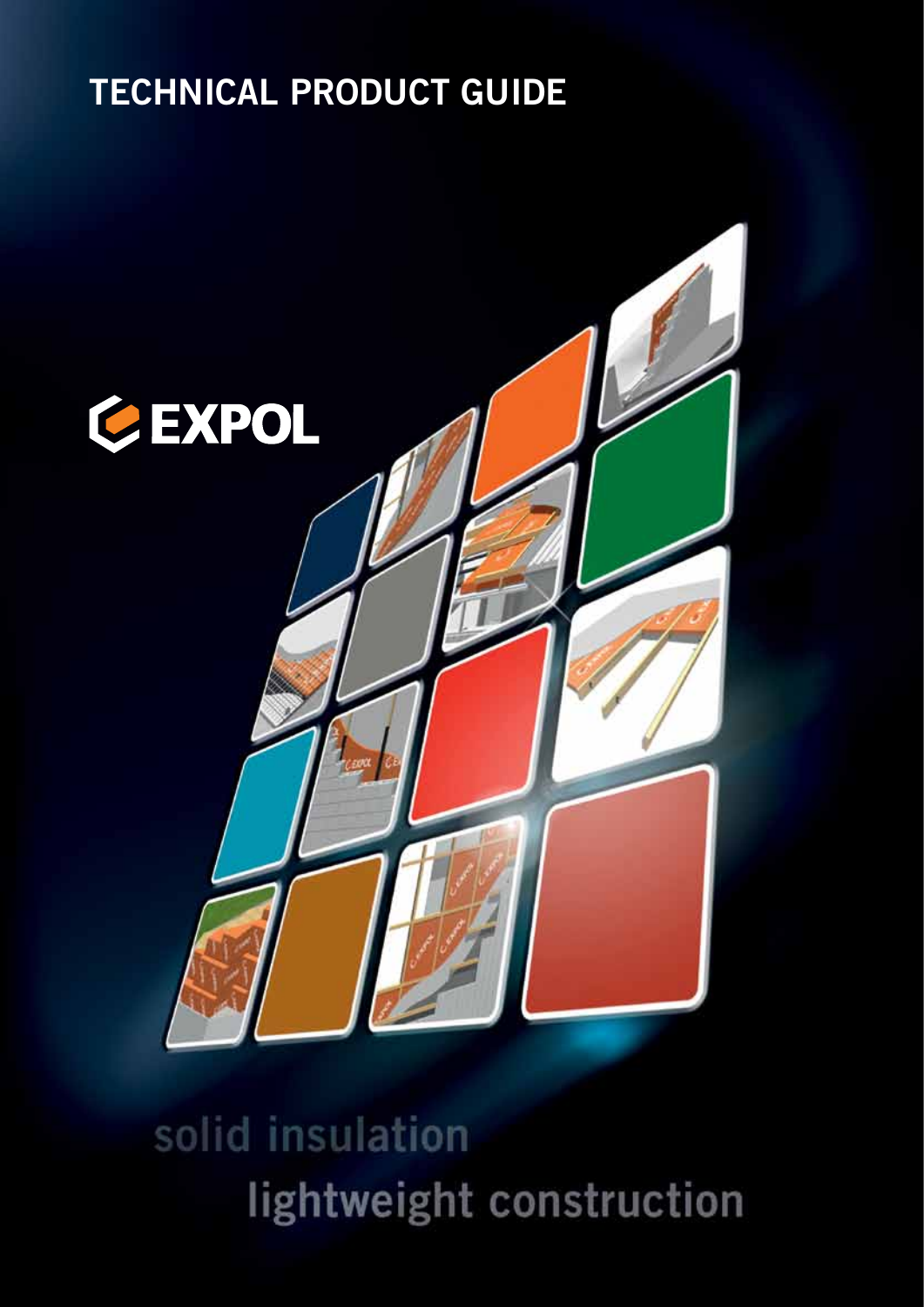

# **SOLID INSULATION AND LIGHTWEIGHT CONSTRUCTION SOLUTIONS**

**EXPOL** supplies a range of products that provide solutions for insulation and lightweight construction, so you can focus on the things you do best.



EXPOL has a wide range of solutions made possible by the dynamic nature of Expanded Polystyrene (EPS) and Extruded Polystyrene (XPS) foams. All EXPOL products are tested by a variety of institutions, including BRANZ, to ensure quality and reliability.

The manufacturing of EXPOL products uses no CFC's or HCFC's. These products are so efficient they can save up to 200 times their own resource in thermal energy savings. EXPOL also runs one of the country's biggest EPS recycling plants, ensuring the sustainability of EPS building products.

EXPOL operates five facilities in New Zealand to ensure our customers get fast and reliable service at the lowest possible price. EXPOL also has manufacturing partners throughout Australia.

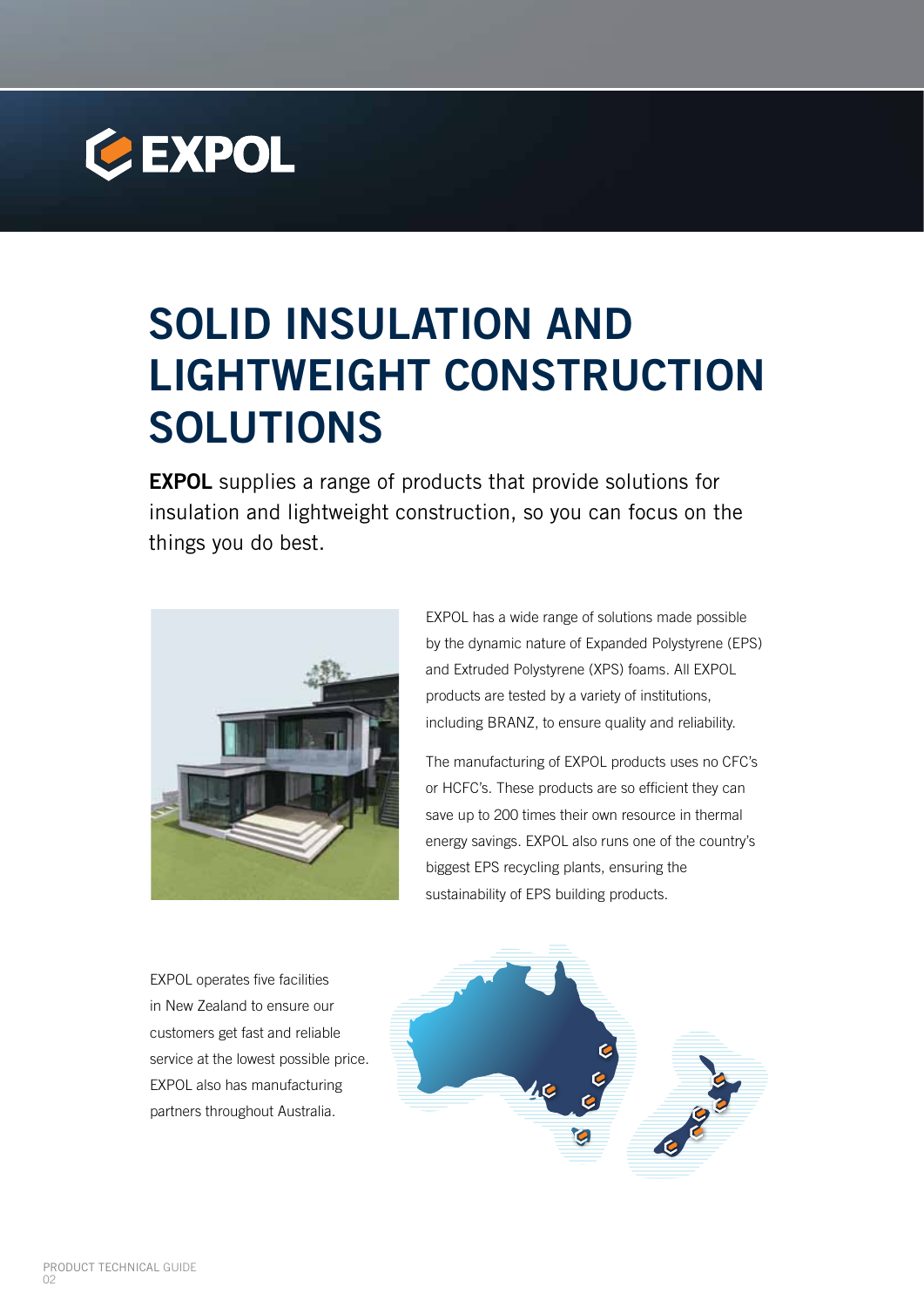# **WHY SPECIFY EXPOL?**



#### **Insulation**

EXPOL produces and supplies some of the country's most efficient insulation materials. Products include EPS which has a long established reputation for its exceptionally high insulation qualities. EXPOL Platinum Board (a variation of EPS) can achieve an insulation efficiency of 0.032 W/mK while EXPOL-X (XPS) boasts as much as 0.031 W/mK. All EXPOL products have been tested for thermal performance by a variety of institutions, including BRANZ, to ensure all products are manufactured to specification.

#### **Rigid**

EXPOL provides insulation solutions that cannot be achieved by other insulation products. Expanded Polystyrene (EPS) and Extruded Polystyrene (XPS) are both rigid foams that hold their shape, which means their insulation performance does not diminish over time. EXPOL Underfloor Insulation is one of the only insulation products on the market that is suitable for use in exposed timber floor situations without the need for lining. This is backed by a BRANZ appraisal and shows the advantages of rigid foam products.

#### **Lightweight**

EPS offers an exceptionally lightweight solution to many applications in construction. This is not surprising when you consider that, as a result of advanced manufacturing technologies, EPS is effectively 98% air captured within a 2% cellular matrix. The advantages in on-site handling and transportation bring significant economic benefits whilst considerably reducing health and safety risks associated with the lifting of heavier materials. It is therefore an excellent substitute for infill materials and ballast where it also brings load and fill times down in time-critical build projects.

#### **Sustainability Credentials**

At every stage of its life cycle, from production to recovery or recycling, EPS offers exceptional eco-credentials and is therefore ideally suited to the new generation of eco-friendly building projects. All manufacturing processes comply with current environmental regulations. It is chemically and environmentally non-aggressive and it can be – and is – easily recycled into long-life products through an expanding nationwide network of collection points.

#### **High Strength and Structural Stability**

In spite of its lightweight, the unique matrix structure of EPS brings the benefits of exceptional compressive strength and block rigidity. This means it is ideal for use in many construction and civil engineering applications, particularly as a structural base infill, for example in road, railway and bridge infrastructures. Strength tests performed on EPS which was first placed in the ground almost 30 years ago show that it is just as strong today – the tested strength routinely exceeding the original minimum design strength of 100kPa. EPS bridge foundations, which have been subject to many years of sustained loading, show 'creep' deformation of less than 1.3% - only half as much as had been theoretically predicted. Most importantly, EPS stability does not deteriorate with age.

#### **Resistance to Water Ingress**

After almost 30 years in the ground, samples of EPS retrieved from locations as little as 200mm above the groundwater level all have less than 1% water content by volume, whilst blocks which are periodically entirely submerged show less than 4% water content – performance notably superior to other foamed plastic materials.











03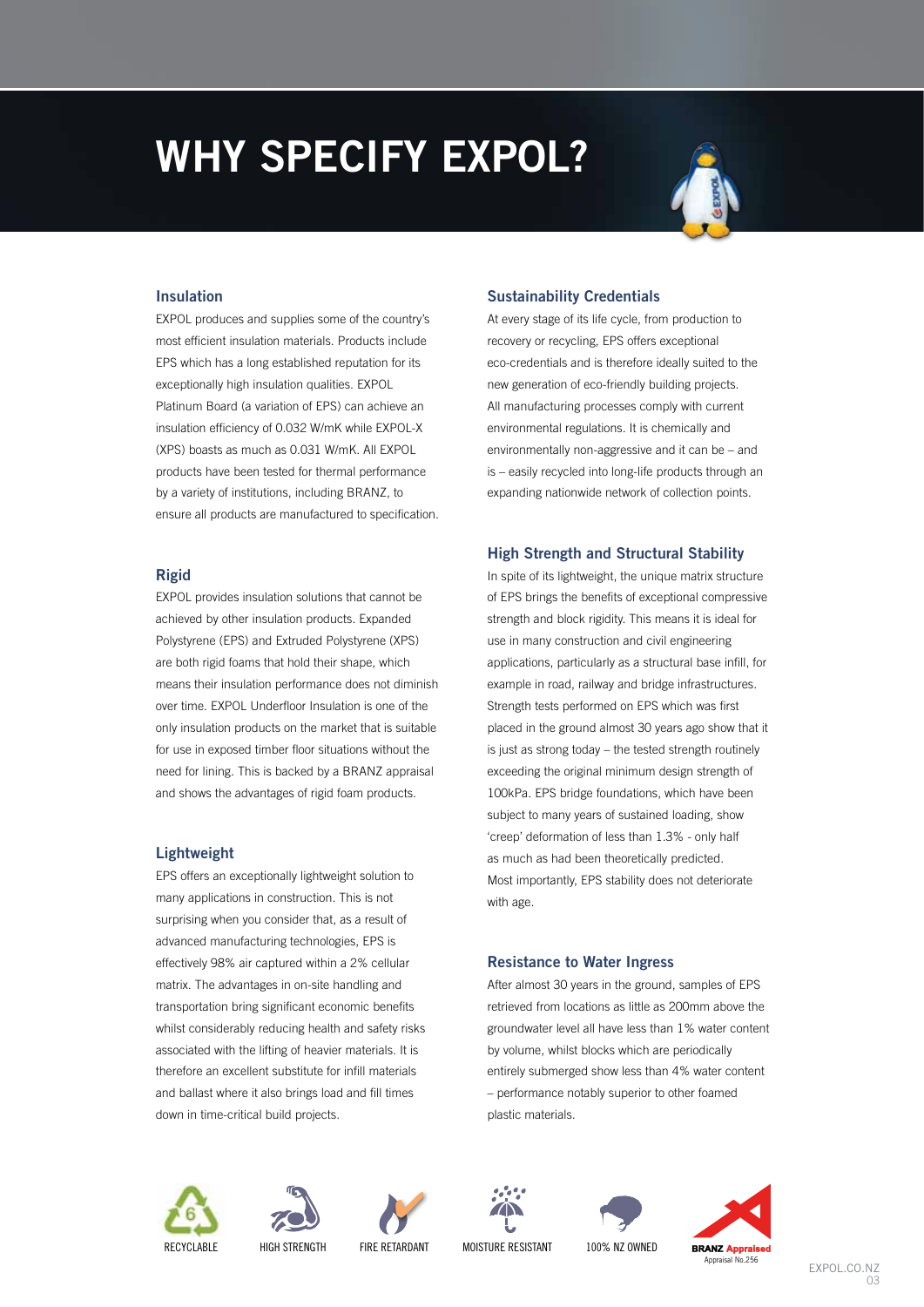

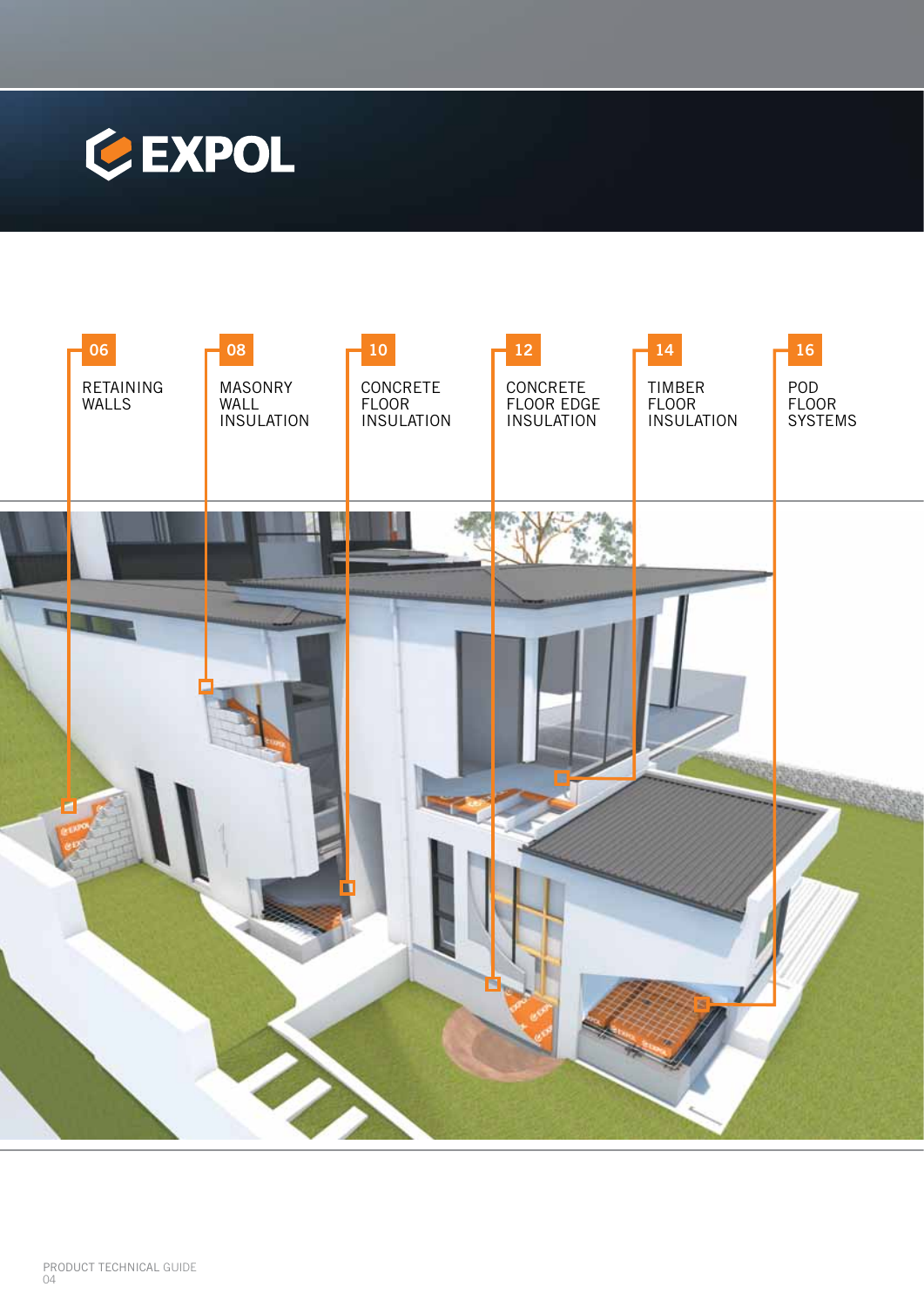

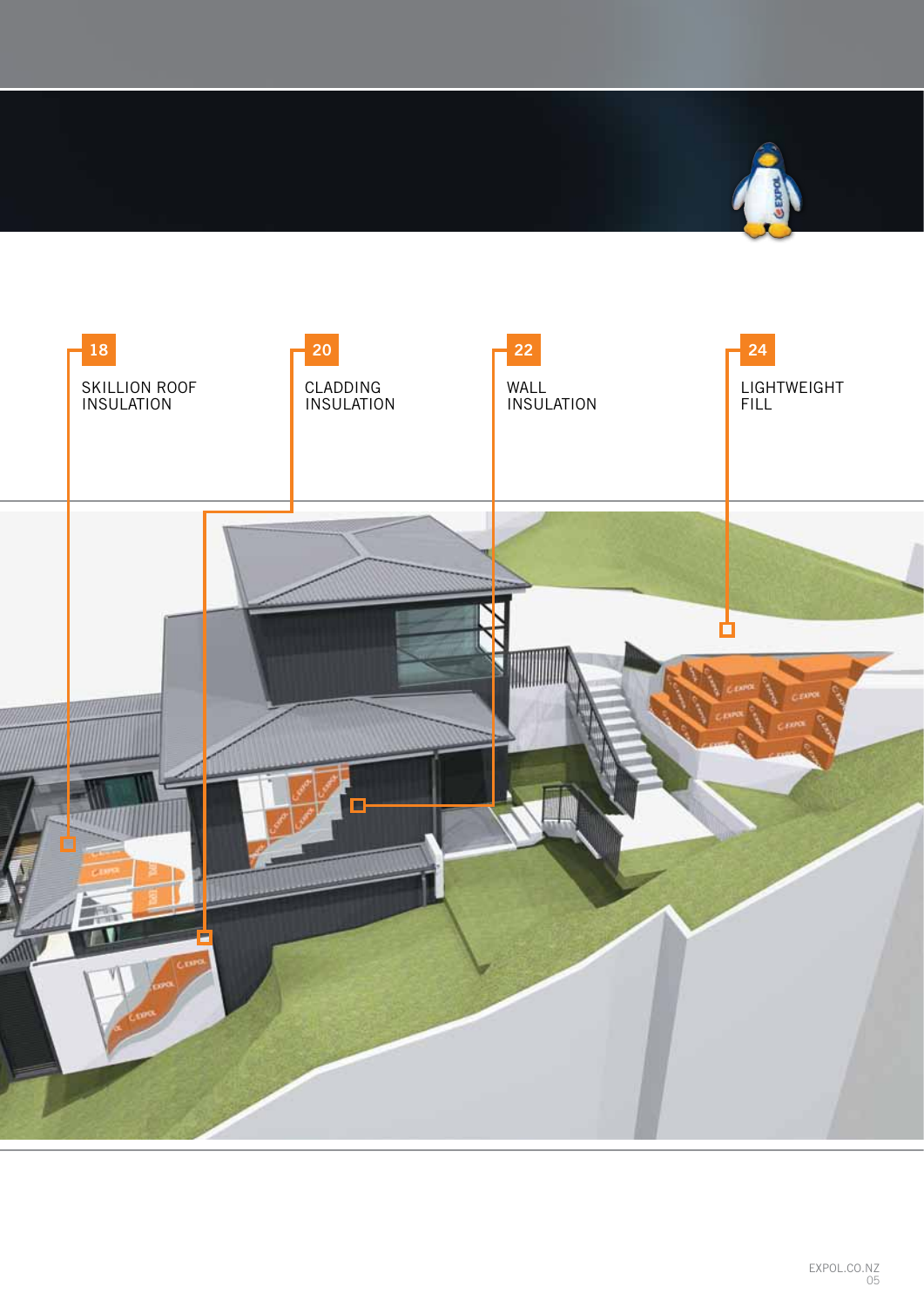# **RETAINING WALLS**

# Membrane protection, drainage, insulation

**EXPOL StyroDrain** offers a lightweight alternative solution to traditional drainage materials for most retaining walls and is specifically designed for situations with limited access.



For protection of the waterproof membrane when using gravel / scoria for drainage, EXPOL supplies **ThermaSlab** sheets in a range of thicknesses, but recommends 20mm or 40mm depending on the situation.

**EXPOL-X** is the ideal solution for insulating a retaining wall. Its waterproof qualities provide an excellent exterior insulation solution.

#### Table 1.1



## **SYSTEM COMPONENTS**

#### **CONSTRUCTION ADHESIVE**

EXPOL supplies a low solvent glue designed to adhere polystyrene to most surfaces. EXPOL retaining wall solutions can be glued in place using this adhesive as an alternative or in combination with other fixing methods.

GEXPOL



#### **EXPOL ThermaSlab (Protection)** is

standard EPS available in a range of thicknesses to suit the specific requirements. 20mm is common practice for most retaining walls, whereas 40mm is recommended when the retaining wall is higher than 1.2 metres or where the gravel / scoria will be more likely to damage the waterproof membrane.

#### **EXPOL StyroDrain (Protection & Drainage)**

is a permeable light- weight drainage material manufactured from 100% recycled EPS material, offering drainage, and protection to the waterproofing membrane used on retaining walls. A double layer of EXPOL StyroDrain may be required if the retaining wall is higher than 1.2 metres or in special circumstances. StyroDrain comes in easy to handle sheets 90mm thick and can be cut with a sharp knife or hand saw.

**EXPOL-X (Protection & Insulation)** is extruded polystyrene (XPS) available in full sheets only (see Table 1.1). Unlike some XPS products, EXPOL-X is manufactured without the use of harmful HCFC's. EXPOL-X is highly water resistant and has an extremely high compressive strength.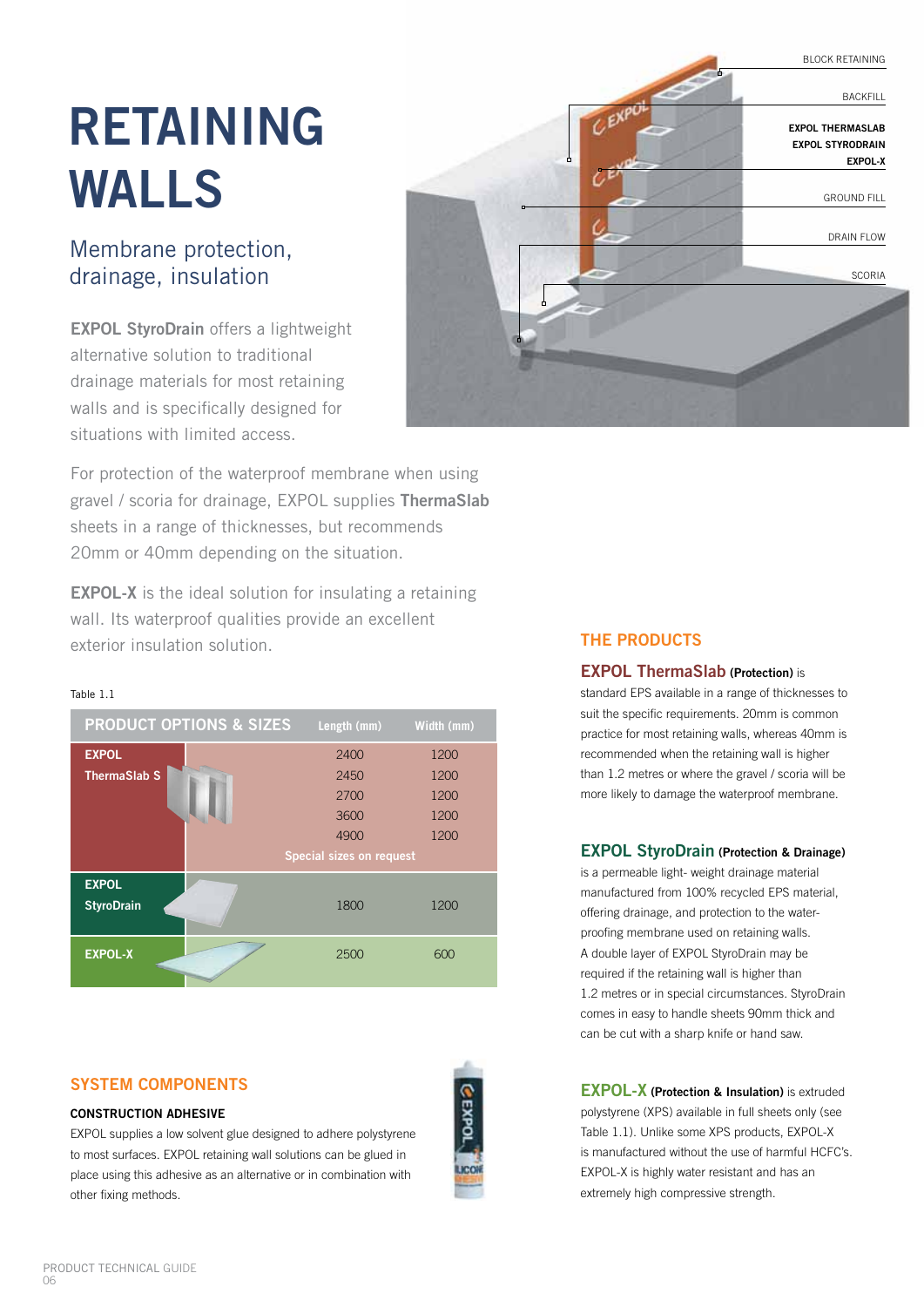### Table 1.2 Product Properties

| Property                                      | <b>Unit</b> | <b>EXPOL</b><br><b>StyroDrain</b> | <b>EXPOL</b><br><b>ThermaSlab S</b> | <b>EXPOL-X</b> | <b>Test Reference</b> |
|-----------------------------------------------|-------------|-----------------------------------|-------------------------------------|----------------|-----------------------|
| Material                                      |             | <b>EPS</b>                        | <b>EPS</b>                          | <b>XPS</b>     |                       |
| Density                                       | kg/m3       | 11                                | 16                                  | 30             |                       |
| Thickness / R Value                           | m2K/W       |                                   |                                     |                | AS 2464.5 or          |
|                                               | 20mm        |                                   | R 0.53                              |                | AS 2464.6             |
|                                               | 25mm        |                                   | R 0.66                              |                |                       |
|                                               | 30mm        |                                   | R 0.79                              | R 0.81         |                       |
|                                               | 40mm        |                                   | R 1.05                              | R 1.48         |                       |
|                                               | 50mm        |                                   | R 1.32                              | R 1.85         |                       |
|                                               | 60mm        |                                   | R 1.58                              |                |                       |
|                                               | 70mm        |                                   | R 1.84                              |                |                       |
|                                               | 80mm        |                                   | R 2.11                              |                |                       |
|                                               | 90mm        | n/a                               | R 2.37                              |                |                       |
|                                               | 100mm       |                                   | R 2.63                              |                |                       |
|                                               | 110mm       |                                   | R 2.89                              |                |                       |
|                                               | 120mm       |                                   | R 3.16                              |                |                       |
| Compressive strength at 10%                   |             |                                   |                                     |                |                       |
| deformation (min)                             | <b>KPA</b>  |                                   | 85                                  | 250            | AS 2498.3             |
| Cross breaking strength                       | <b>KPA</b>  |                                   | 165                                 |                | AS 2498.4             |
| Determination of flame propagation            |             |                                   |                                     |                |                       |
| surface ignition                              |             |                                   |                                     |                |                       |
| Medium flame duration (max)                   | sec         | $\overline{c}$                    | $\overline{c}$                      |                | AS2122.1-1993         |
| Eighth value                                  | sec         | 3                                 | 3                                   |                |                       |
| Fire behaviour - Spread of Flame Index        | $(0-10)$    | $\overline{0}$                    | $\overline{0}$                      |                | AS/NZS                |
| - Smoke Developed Index (0-10)                |             | 5                                 | 5                                   |                | 1530.3:1999           |
| Dimensional stability of length, width        |             |                                   |                                     |                |                       |
| & thickness (max) at 70 deg C for 7 days      | %           | $\mathbf{1}$                      | $\mathbf{1}$                        |                | AS2498.6              |
| Recycled content                              | $\%$        | 100                               | $\overline{0}$                      | $\overline{0}$ |                       |
| Rate of water vapour transmission (max)       |             |                                   |                                     |                |                       |
| measured parallel to rise at 23°C             | mg/m2s      |                                   | 520                                 |                | AS 2498.5             |
| Permeability                                  | m/s         | $4.18 \times 10^{-3}$             |                                     |                |                       |
| Long term water absorption by immersion % v/v |             |                                   |                                     | 0.2            | <b>DIN EN 12087</b>   |

#### **FURTHER INFORMATION**

For further, detailed information on all of these products, refer to the product page on page 26 which provides links to product data sheets and technical brochures.

**EXPOL StyroDrain** has been tested by Opus International Consultants Ltd. OPUS INTERNATIONAL CONSULTANTS Job No. 169402.00 Reference No. 02/402/001 Permeability Tests: EXPOL StyroDrain Test References: Permeability as per "Constant Head Permeability of Aggregate, Based on Soil Laboratory Testing" by E.H.Head, Density by Mass/Volume calculation.

#### **MANUFACTURING STANDARD**

All products and grades of EPS EXPOL supplies for retaining wall solutions comply with manufacturing standard AS 1366 Part 3 1992.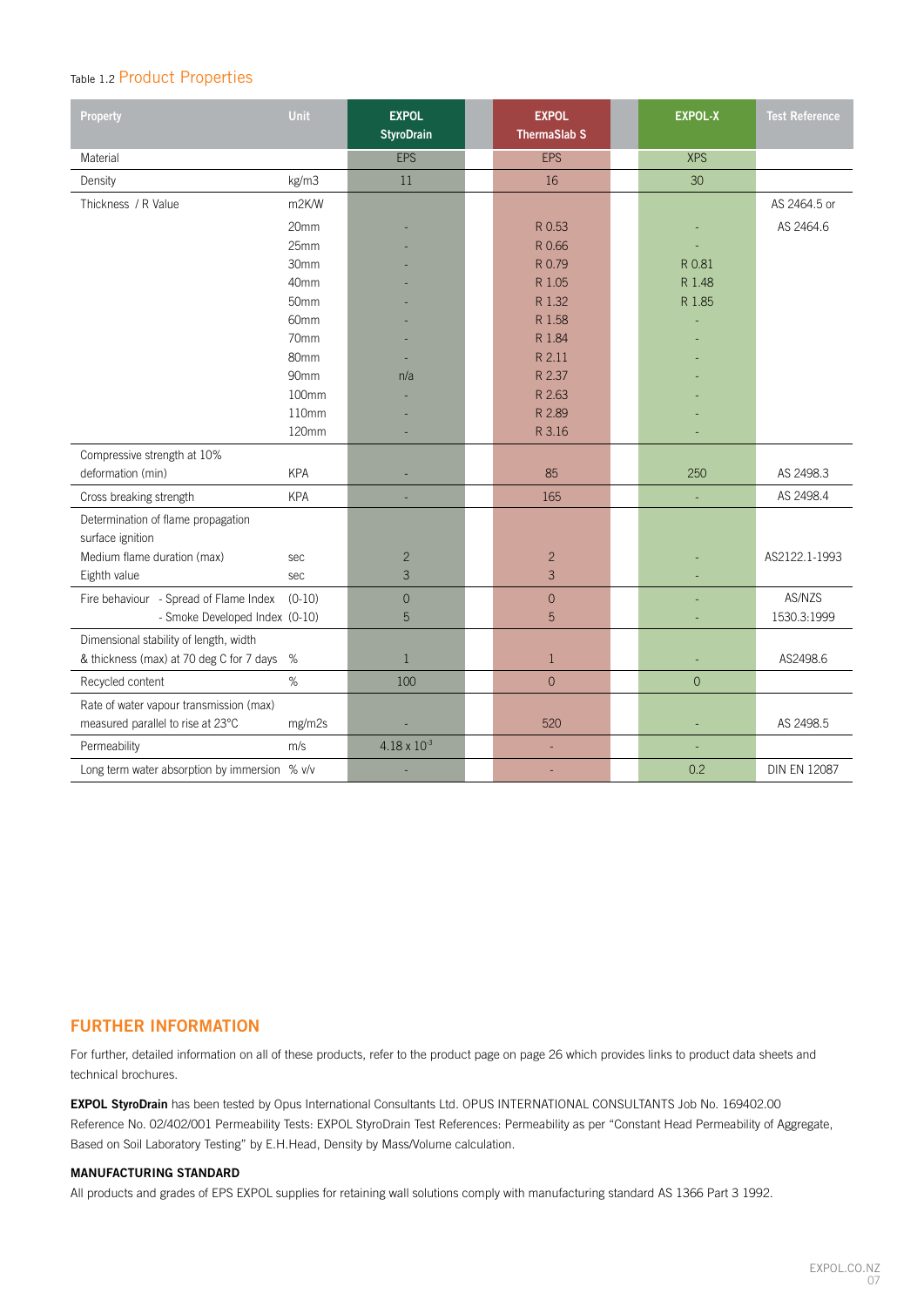# **MASONRY WALL INSULATION**

EXPOL provides high performance, solid insulation solutions for insulating both interior and exterior masonry walls.

**EXPOL Platinum Board** is best suited for interior applications, while **EXPOL-X**, with its water tight qualities, is designed more for exterior applications. *Also see Cladding and Retaining wall solutions for more exterior options.* 



#### Table 2.1



#### **SYSTEM COMPONENTS**

#### **WIRE GUARD**

EXPOL Wireguard is a waxed paper strip used to separate exposed electrical cables from EXPOL insulation. EPS in some cases reacts with the plasticiser and degrades the elastic properties of some electrical cables over a prolonged period.

#### **CONSTRUCTION ADHESIVE**

EXPOL supplies a low solvent glue designed to adhere polystyrene to most surfaces. Masonry insulation panels can be glued in place using this adhesive as an alternative or in combination with other fixing methods.

#### **THE PRODUCTS**

EXPOL masonry wall insulation solutions utilise cutting edge innovations in solid insulation boards. Both products achieve substantially higher R values (for the relative thickness) than other insulating materials.

**EXPOL Platinum Board** is graphite infused EPS, supplied in full sheets or cut to suit. EXPOL Platinum Board is a premium product which achieves superior R values relative to thickness.

**EXPOL-X** is extruded polystyrene (XPS) available in full sheets only (see Table 2.1). Unlike some XPS products, EXPOL-X is manufactured without the use of harmful HCFC's. EXPOL-X is highly water resistant and has an extremely high compressive strength.



**ICON**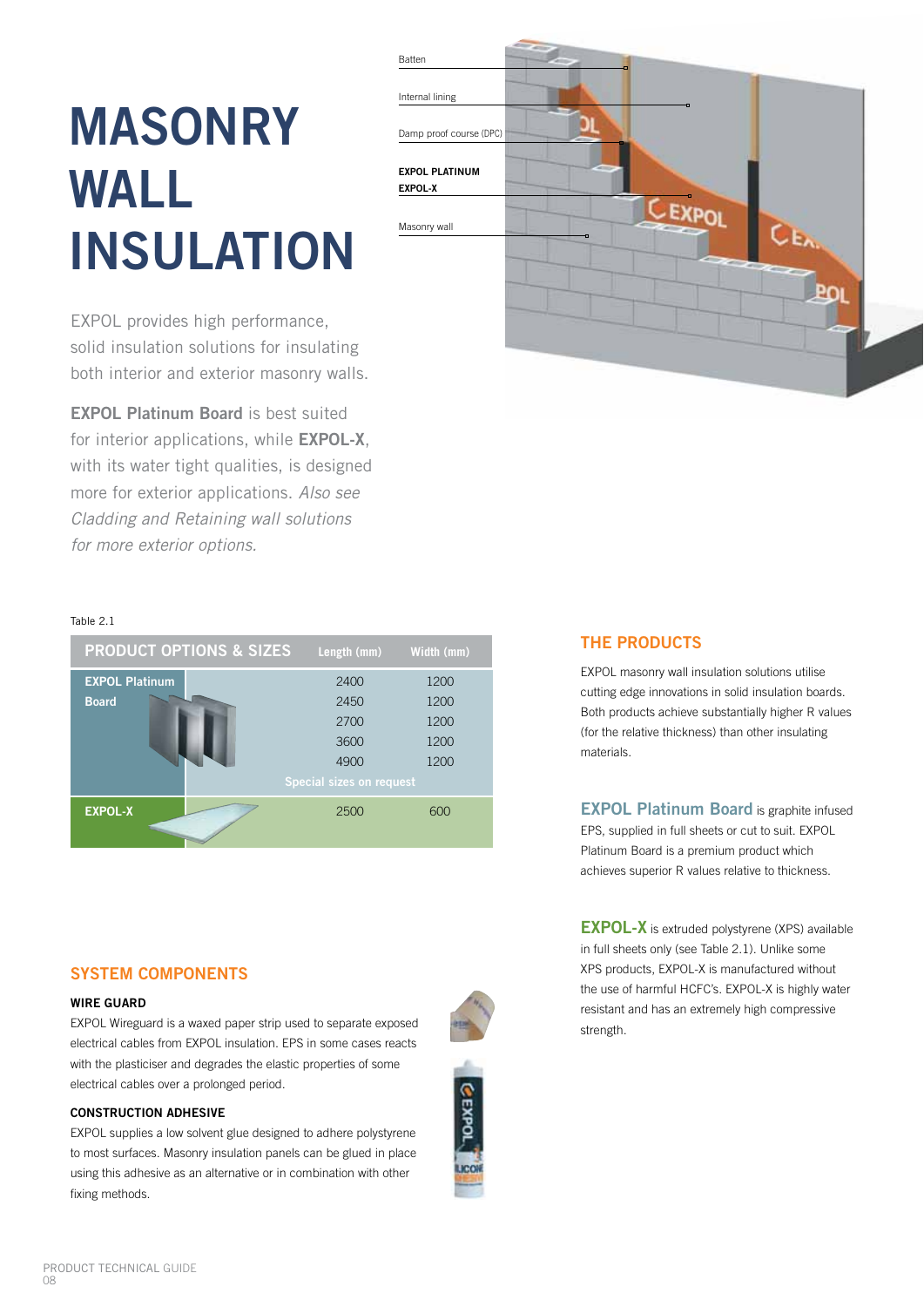# Table 2.2 Product Properties

| <b>Property</b>                               | <b>Unit</b> | <b>EXPOL Platinum</b><br>Board - interior | <b>EXPOL-X</b><br>- exterior | <b>Test Reference</b> |
|-----------------------------------------------|-------------|-------------------------------------------|------------------------------|-----------------------|
| Material                                      |             | EPS (with graphite)                       | <b>XPS</b>                   |                       |
| Density                                       | kg/m3       | 18                                        | 30                           |                       |
| Thickness / R Value                           | m2K/W       |                                           |                              | AS 2464.5 or          |
|                                               | 20mm        | R 0.63                                    |                              | AS 2464.6             |
|                                               | 25mm        | R 0.78                                    |                              |                       |
|                                               | 30mm        | R 0.94                                    | R 0.81                       |                       |
|                                               | 35mm        | R 1.09                                    |                              |                       |
|                                               | 40mm        | R 1.25                                    | R 1.48                       |                       |
|                                               | 45mm        | R 1.41                                    | L,                           |                       |
|                                               | 50mm        | R 1.56                                    | R 1.85                       |                       |
|                                               | 55mm        | R 1.72                                    |                              |                       |
|                                               | 60mm        | R 1.88                                    |                              |                       |
|                                               | 65mm        | R 2.03                                    |                              |                       |
|                                               | 70mm        | R 2.19                                    |                              |                       |
|                                               | 75mm        | R 2.34                                    |                              |                       |
|                                               | 80mm        | R 2.50                                    |                              |                       |
|                                               | 85mm        | R 2.66                                    |                              |                       |
|                                               | 90mm        | R 2.81                                    |                              |                       |
|                                               | 95mm        | R 2.97                                    |                              |                       |
|                                               | 100mm       | R 3.13                                    |                              |                       |
|                                               | 110mm       | R 3.44                                    |                              |                       |
|                                               | 120mm       | R 3.75                                    |                              |                       |
| Compressive strength at 10%                   |             |                                           |                              |                       |
| deformation (min)                             | <b>KPA</b>  | 105                                       | 250                          | AS 2498.3             |
| Cross breaking strength                       | <b>KPA</b>  | 200                                       |                              | AS 2498.4             |
| Determination of flame propagation            |             |                                           |                              |                       |
| surface ignition                              |             |                                           |                              |                       |
| Medium flame duration (max)                   | sec         | $\mathbf{2}$                              |                              | AS2122.1-1993         |
| Eighth value                                  | sec         | $\mathfrak{Z}$                            |                              |                       |
| Fire behaviour - Spread of Flame Index        | $(0-10)$    | $\mathsf{O}\xspace$                       |                              | AS/NZS                |
| - Smoke Developed Index (0-10)                |             | $\sqrt{5}$                                |                              | 1530.3:1999           |
| Dimensional stability of length, width        |             |                                           |                              |                       |
| & thickness (max) at 70 deg C for 7 days      | %           | $\mathbf{1}$                              |                              | AS2498.6              |
| Recycled content                              | $\%$        | $\overline{0}$                            | $\overline{0}$               |                       |
| Rate of water vapour transmission (max)       |             |                                           |                              |                       |
| measured parallel to rise at 23°C             | mg/m2s      | 520                                       |                              | AS 2498.5             |
| Long term water absorption by immersion % v/v |             | L,                                        | 0.2                          | <b>DIN EN 12087</b>   |

# **FURTHER INFORMATION**

For further, detailed information on both of these products, refer to product information on page 26 which provides links to product data sheets and technical brochures.

#### **MANUFACTURING STANDARD**

All products and grades of EPS supplied by EXPOL for masonry insulation comply with manufacturing standard AS 1366 Part 3 1992.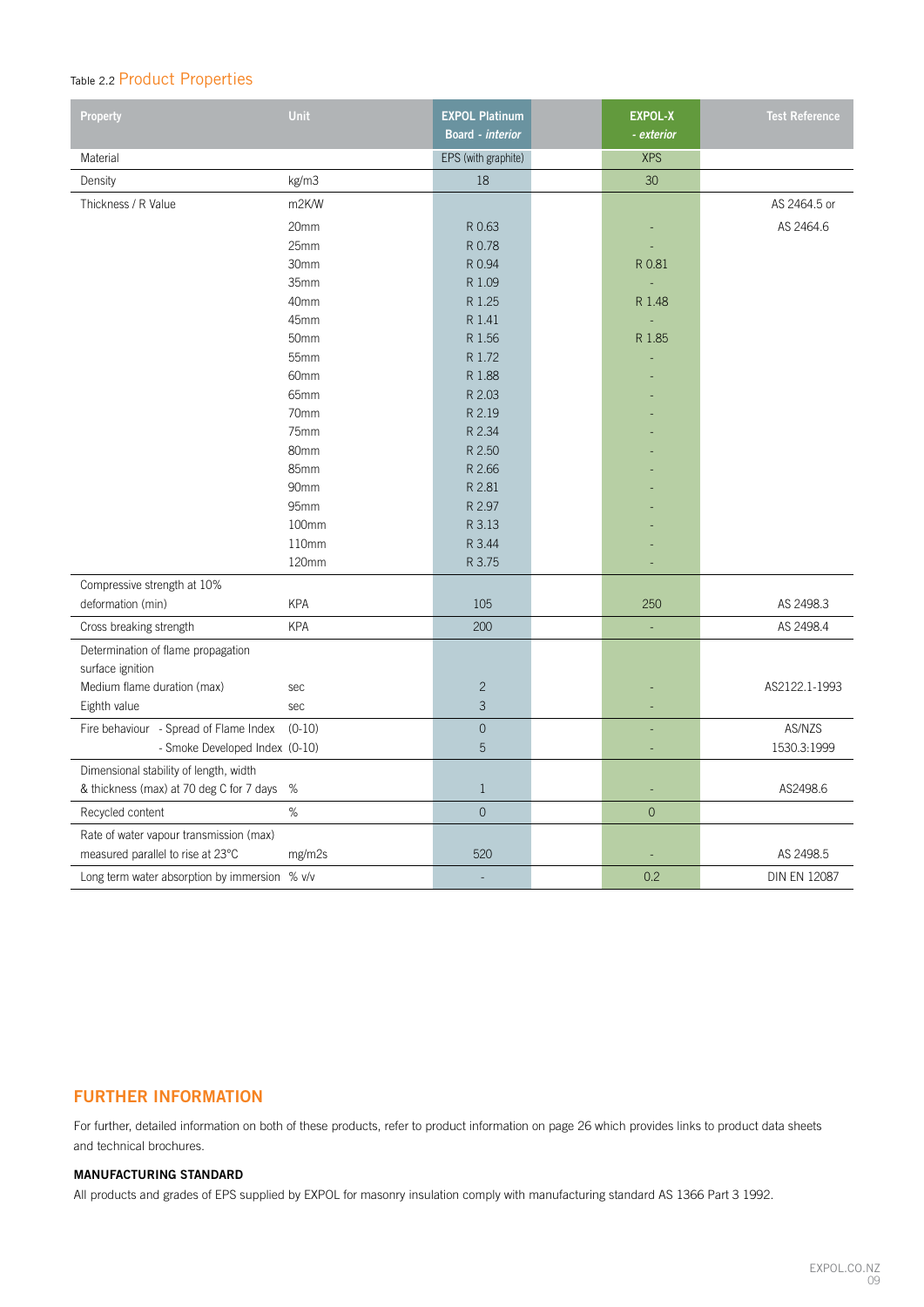# **CONCRETE FLOOR INSULATION**

EXPOL supplies both **EPS** and **XPS** for under concrete slab insulation. Depending on the application, one product will be more suitable than the other.



#### Table 3.1

| <b>PRODUCT OPTIONS &amp; SIZES</b> | Length (mm)                     | Width (mm) |
|------------------------------------|---------------------------------|------------|
| <b>EXPOL</b>                       | 2400                            | 1200       |
| <b>ThermaSlab</b>                  | 2450                            | 1200       |
| (S, H, VH)                         | 2700                            | 1200       |
|                                    | 3600                            | 1200       |
|                                    | 4900                            | 1200       |
|                                    | <b>Special sizes on request</b> |            |
| <b>EXPOL</b>                       | 2400                            | 1200       |
| <b>Platinum</b>                    | 2450                            | 1200       |
| <b>Board</b>                       | 2700                            | 1200       |
|                                    | 3600                            | 1200       |
|                                    | 4900                            | 1200       |
|                                    | <b>Special sizes on request</b> |            |
| <b>EXPOL-X</b>                     | 2500                            | 600        |

#### **SYSTEM COMPONENTS**

#### **MESH / BAR CHAIRS 25/40**

EXPOL supplies bar chairs for steel mesh support

#### **EXPOL Pod Stick**

Bar Chairs. Provides more support for steel mesh over polystyrene



## **THE PRODUCTS**

**EXPOL ThermaSlab S and H** are the most cost effective products for insulating under a concrete slab. These densities will suit most residential floors and will achieve R values above building regulations.

**EXPOL ThermaSlab VH** would normally be required in commercial applications where very high loads are probable. Also see EXPOL-X for these situations.

**EXPOL Platinum Board** is graphite infused EPS supplied in sheets suitable for insulating under a concrete slab. EXPOL Platinum Board is a premium product which achieves superior R values relative to thickness, commonly used when thickness is an issue or high R values are required.

**EXPOL-X** is extruded polystyrene (XPS) available in full sheets only (see Table 3.1). Unlike some XPS products, EXPOL-X is manufactured without the use of harmful HCFC's. EXPOL-X is highly water resistant and has an extremely high compressive strength. See Table 3.2 for specifications.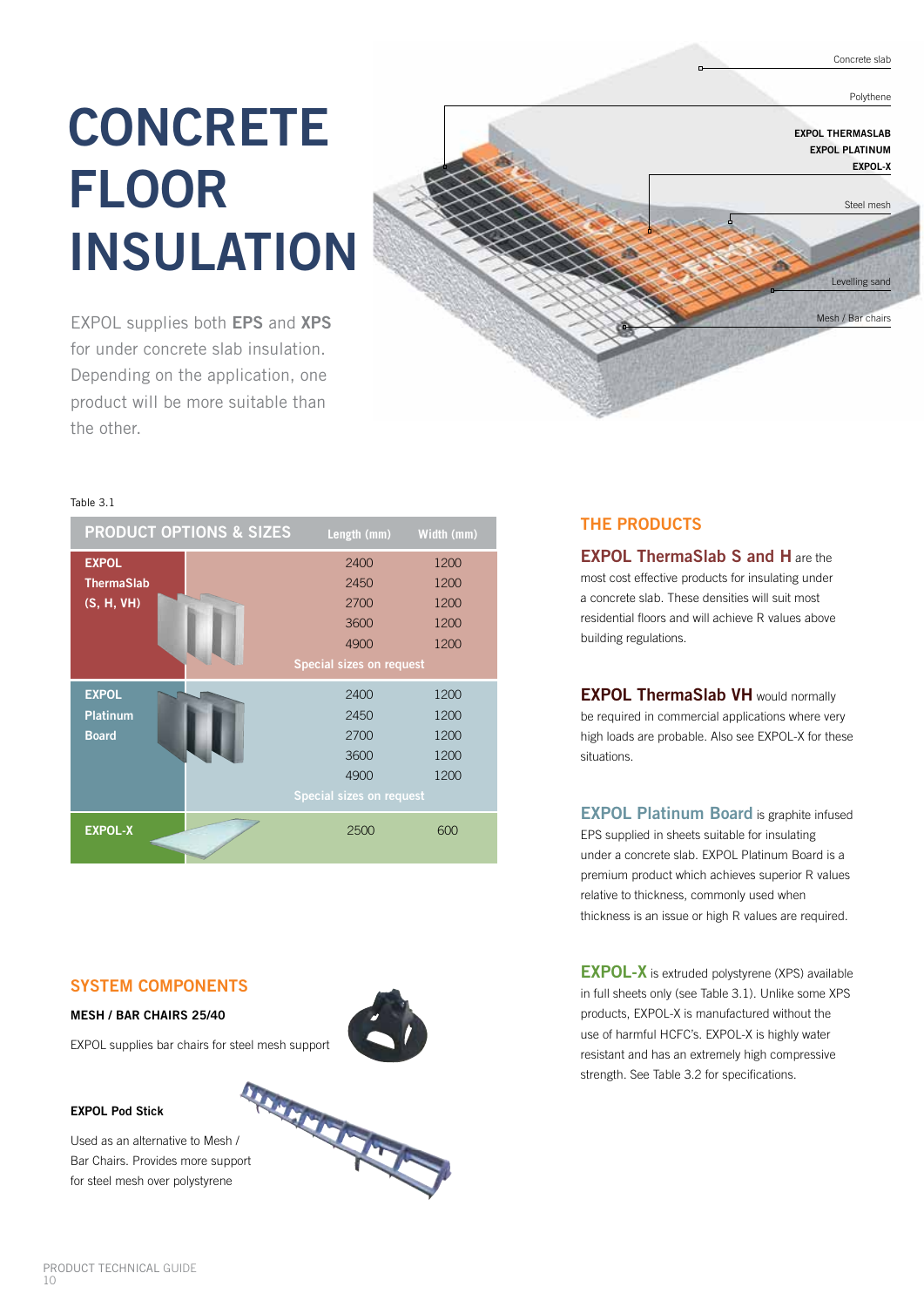# Table 3.2 Product Properties

| <b>Property</b>                               | <b>Unit</b> | <b>EXPOL</b><br><b>ThermaSlab S</b> | <b>EXPOL</b><br><b>ThermaSlab H</b> | <b>EXPOL</b><br><b>ThermaSlab VH</b> | <b>EXPOL Platinum</b><br><b>Board</b> | <b>EXPOL-X</b> | <b>Test Reference</b> |
|-----------------------------------------------|-------------|-------------------------------------|-------------------------------------|--------------------------------------|---------------------------------------|----------------|-----------------------|
| Material                                      |             | <b>EPS</b>                          | <b>EPS</b>                          | <b>EPS</b>                           | EPS (with graphite)                   | <b>XPS</b>     |                       |
| Density                                       | kg/m3       | 16                                  | 24                                  | 28                                   | 18                                    | 30             |                       |
| Thickness / R Value                           | m2K/W       |                                     |                                     |                                      |                                       |                | AS 2464.5 or          |
|                                               | 20mm        | R 0.53                              | R 0.56                              | R 0.57                               | R 0.63                                |                | AS 2464.6             |
|                                               | 25mm        | R 0.66                              | R 0.69                              | R 0.71                               | R 0.78                                |                |                       |
|                                               | 30mm        | R 0.79                              | R 0.83                              | R 0.86                               | R 0.94                                | R 0.81         |                       |
|                                               | 40mm        | R 1.05                              | R 1.11                              | R 1.14                               | R 1.25                                | R 1.48         |                       |
|                                               | 50mm        | R 1.32                              | R 1.39                              | R 1.43                               | R 1.56                                | R 1.85         |                       |
|                                               | 60mm        | R 1.58                              | R 1.67                              | R 1.71                               | R 1.88                                |                |                       |
|                                               | 70mm        | R 1.84                              | R 1.94                              | R 2.00                               | R 2.19                                |                |                       |
|                                               | 80mm        | R 2.11                              | R 2.22                              | R 2.29                               | R 2.50                                |                |                       |
|                                               | 90mm        | R 2.37                              | R 2.50                              | R 2.57                               | R 2.81                                |                |                       |
|                                               | 100mm       | R 2.63                              | R 2.78                              | R 2.86                               | R 3.13                                |                |                       |
|                                               | 110mm       | R 2.89                              | R 3.06                              | R 3.14                               | R 3.44                                |                |                       |
|                                               | 120mm       | R 3.16                              | R 3.33                              | R 3.43                               | R 3.75                                |                |                       |
| Compressive strength at 10%                   |             |                                     |                                     |                                      |                                       |                |                       |
| deformation (min)                             | <b>KPA</b>  | 85                                  | 135                                 | 165                                  | 105                                   | 250            | AS 2498.3             |
| Cross breaking strength                       | <b>KPA</b>  | 165                                 | 260                                 | 320                                  | 200                                   | $\blacksquare$ | AS 2498.4             |
| Determination of flame propagation            |             |                                     |                                     |                                      |                                       |                |                       |
| surface ignition                              |             |                                     |                                     |                                      |                                       |                |                       |
| Medium flame duration (max)                   | sec         | $\overline{2}$                      | $\overline{c}$                      | $\overline{2}$                       | $\overline{c}$                        |                | AS2122.1-1993         |
| Eighth value                                  | sec         | 3                                   | $\mathfrak{S}$                      | $\mathfrak{Z}$                       | $\overline{3}$                        | $\blacksquare$ |                       |
| Fire behaviour - Spread of Flame Index        | $(0-10)$    | $\Omega$                            | $\overline{0}$                      | $\Omega$                             | $\overline{0}$                        |                | AS/NZS                |
| - Smoke Developed Index (0-10)                |             | 5                                   | 5                                   | 5                                    | 5                                     |                | 1530.3:1999           |
| Dimensional stability of length, width        |             |                                     |                                     |                                      |                                       |                |                       |
| & thickness (max) at 70 deg C for 7 days      | %           | $\mathbf{1}$                        | $\mathbf{1}$                        | $\mathbf{1}$                         | $\mathbf{1}$                          | $\overline{a}$ | AS2498.6              |
| Recycled content                              | %           | $\Omega$                            | $\overline{0}$                      | $\Omega$                             | $\Omega$                              | $\overline{0}$ |                       |
| Rate of water vapour transmission (max)       |             |                                     |                                     |                                      |                                       |                |                       |
| measured parallel to rise at 23°C             | mg/m2s      | 520                                 | 460                                 | 400                                  | 520                                   |                | AS 2498.5             |
| Long term water absorption by immersion % v/v |             | L.                                  | ÷,                                  | ÷.                                   |                                       | 0.2            | <b>DIN EN 12087</b>   |

### **FURTHER INFORMATION**

For further, detailed information on all of these products, refer to product information on page 26 which provides links to product data sheets and technical brochures.

#### **MANUFACTURING STANDARD**

All products and grades of EPS supplied by EXPOL for concrete floors comply with manufacturing standard AS 1366 Part 3 1992.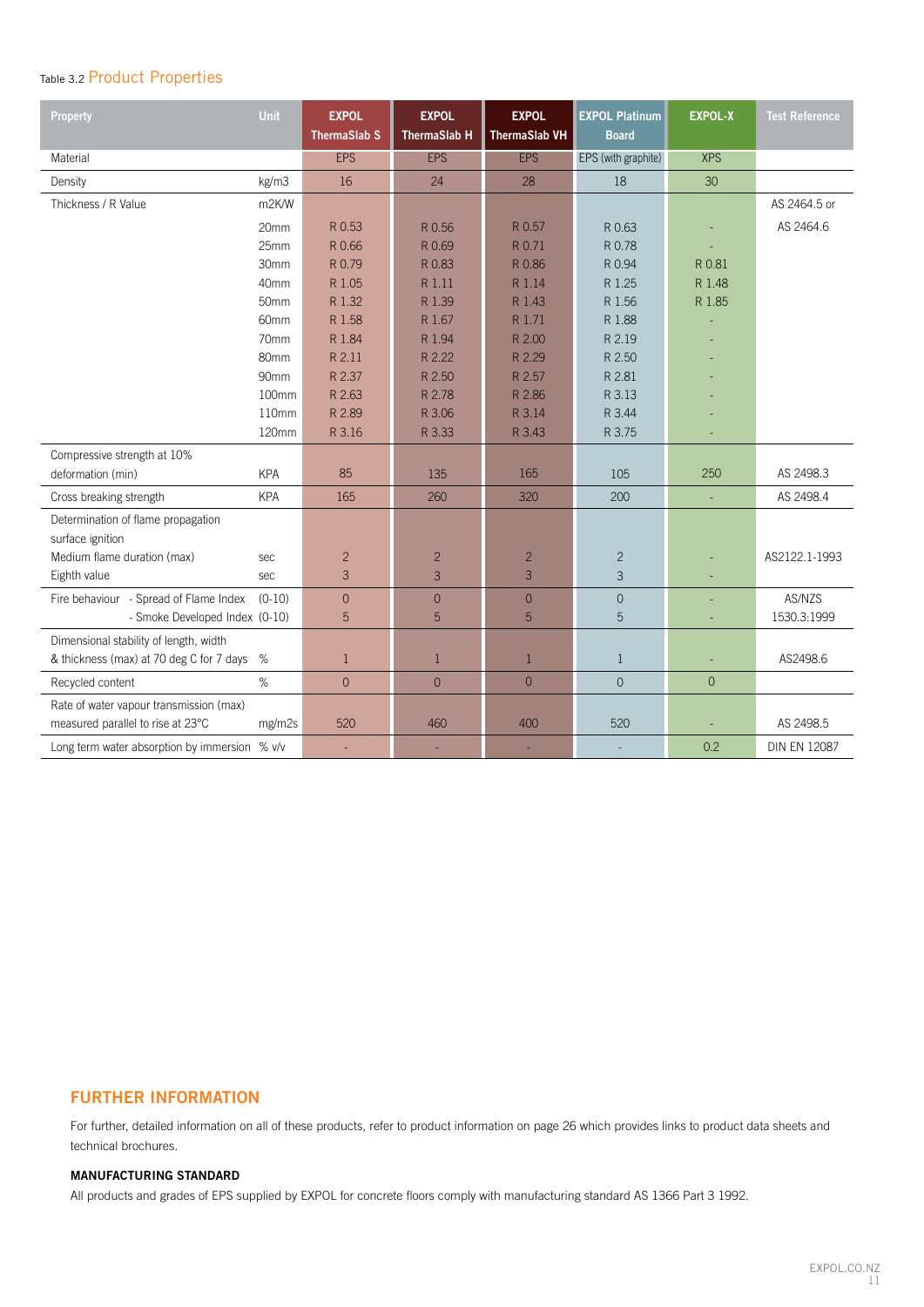# **CONCRETE FLOOR EDGE INSULATION**

EXPOL concrete floor edge insulation is a proven method to significantly increase your building's overall thermal performance.

**EXPOL-X** sheets are installed vertically against the outside face of a concrete floor slab or foundation wall, to create a thermal barrier in an area where there is significant heat loss.

Once fixed, a top layer of plaster will finish to a modern clean look.

EXPOL concrete floor edge insulation can be retrofitted or incorporated into the planning detail of the wall cladding and concrete slab foundation.





# **THE PRODUCT**

Product thickness is 30mm (+ plaster) and can achieve a respectable R-value of 1.0 to greatly improve your overall construction rating (see Table 4.2).

EXPOL concrete floor edge insulation system has been designed to include the 'Z' flashing to guarantee water tightness.

**EXPOL-X** is extruded polystyrene (XPS) and is only available in one size (see Table 4.1). Unlike some XPS products, EXPOL-X is manufactured without the use of harmful HCFC's. EXPOL-X is highly water resistant and has an extremely high insulation value.

#### **SYSTEM COMPONENTS**

#### **PERIMETER EDGE FLASHINGS**

The 'Z' flashing has been specifically designed to ensure water tightness. Flashings should be used in circumstances that would normally require the cladding material to overhang the foundation edge.

#### **CONSTRUCTION ADHESIVE**

EXPOL supplies a low solvent glue designed to adhere polystyrene to most surfaces. EXPOL-X can be glued in place using this adhesive in combination with other fixing methods.

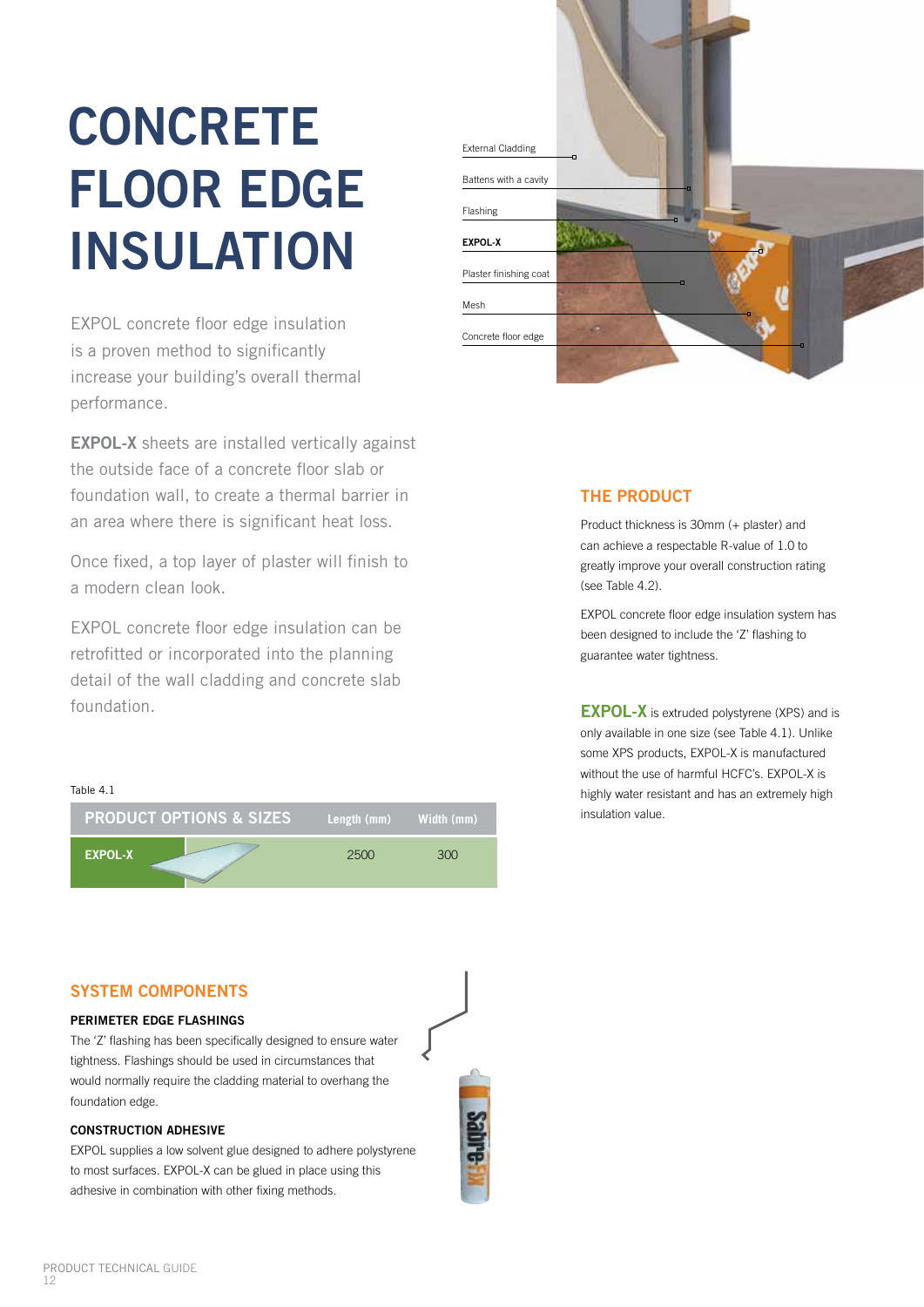# Table 4.2 R-Values for a variety of flooring systems

|                                           |                                                                                      |     | Area-to-perimeter ratio           |     |     |     |     |     |
|-------------------------------------------|--------------------------------------------------------------------------------------|-----|-----------------------------------|-----|-----|-----|-----|-----|
|                                           |                                                                                      | 1.3 | 1.9                               | 2.2 | 2.5 | 2.8 | 3.1 | 4.0 |
|                                           |                                                                                      |     | <b>Total construction R-Value</b> |     |     |     |     |     |
| Without edge insulation                   |                                                                                      |     |                                   |     |     |     |     |     |
| Slab on Ground                            | 90mm deep wall frame                                                                 | 0.8 | 1.0                               | 1.1 | 1.2 | 1.4 | 1.5 | 1.8 |
|                                           | 140mm wall frame or 150mm masonry                                                    | 0.8 | 1.1                               | 1.2 | 1.3 | 1.5 | 1.6 | 1.9 |
|                                           | 200mm masonry                                                                        | 0.9 | 1.2                               | 1.3 | 1.4 | 1.5 | 1.7 | 2.1 |
|                                           | 250mm masonry                                                                        | 1.0 | 1.2                               | 1.4 | 1.5 | 1.5 | 1.8 | 2.2 |
| POD Floor                                 | 90mm deep wall frame                                                                 | 1.0 | 1.2                               | 1.3 | 1.5 | 1.6 | 1.7 | 2.1 |
|                                           | 140mm wall frame or 150mm masonry                                                    | 1.0 | 1.3                               | 1.4 | 1.5 | 1.7 | 1.8 | 2.2 |
|                                           | 200mm masonry                                                                        | 1.1 | 1.4                               | 1.6 | 1.7 | 1.9 | 2.0 | 2.4 |
|                                           | 250mm masonry                                                                        | 1.3 | 1.6                               | 1.8 | 1.9 | 2.1 | 2.2 | 2.6 |
| R1.0 EXPOL Concrete floor edge insulation |                                                                                      |     |                                   |     |     |     |     |     |
| Slab on Ground                            | 90mm deep wall frame                                                                 | 1.2 | 1.5                               | 1.7 | 1.9 | 2.0 | 2.2 | 2.7 |
|                                           | 140mm wall frame or 150mm masonry                                                    | 1.3 | 1.6                               | 1.8 | 1.9 | 2.1 | 2.3 | 2.8 |
|                                           | 200mm masonry                                                                        | 1.3 | 1.6                               | 1.8 | 2.0 | 2.1 | 2.3 | 2.8 |
|                                           | 250mm masonry                                                                        | 1.3 | 1.7                               | 1.9 | 2.0 | 2.2 | 2.4 | 2.9 |
| POD Floor                                 | 90mm deep wall frame                                                                 | 1.4 | 1.8                               | 1.9 | 2.1 | 2.3 | 2.4 | 2.9 |
|                                           | 140mm wall frame or 150mm masonry                                                    | 1.5 | 1.8                               | 2.0 | 2.1 | 2.3 | 2.5 | 3.0 |
|                                           | 200mm masonry                                                                        | 1.6 | 1.9                               | 2.1 | 2.3 | 2.5 | 2.6 | 3.1 |
|                                           | 250mm masonry                                                                        | 1.7 | 2.1                               | 2.2 | 2.4 | 2.6 | 2.8 | 3.3 |
|                                           | R1.0 EXPOL Concrete floor edge and R1.2 under concrete slab insulation (see page 10) |     |                                   |     |     |     |     |     |
| Slab on Ground                            | 90mm deep wall frame                                                                 | 1.7 | 2.1                               | 2.3 | 2.5 | 2.7 | 2.9 | 3.5 |
|                                           | 140mm wall frame or 150mm masonry                                                    | 1.8 | 2.2                               | 2.4 | 2.7 | 2.9 | 3.1 | 3.7 |
|                                           | 200mm masonry                                                                        | 1.9 | 2.4                               | 2.6 | 2.8 | 3.0 | 3.2 | 3.8 |
|                                           | 250mm masonry                                                                        | 2.0 | 2.5                               | 2.7 | 2.9 | 3.2 | 3.4 | 4.0 |

The table of R-values is taken from the BRANZ House Insulation Guide

### **FURTHER INFORMATION**

For further, detailed information on all of these products, refer to product information on page 26 which provides links to product data sheets and technical brochures.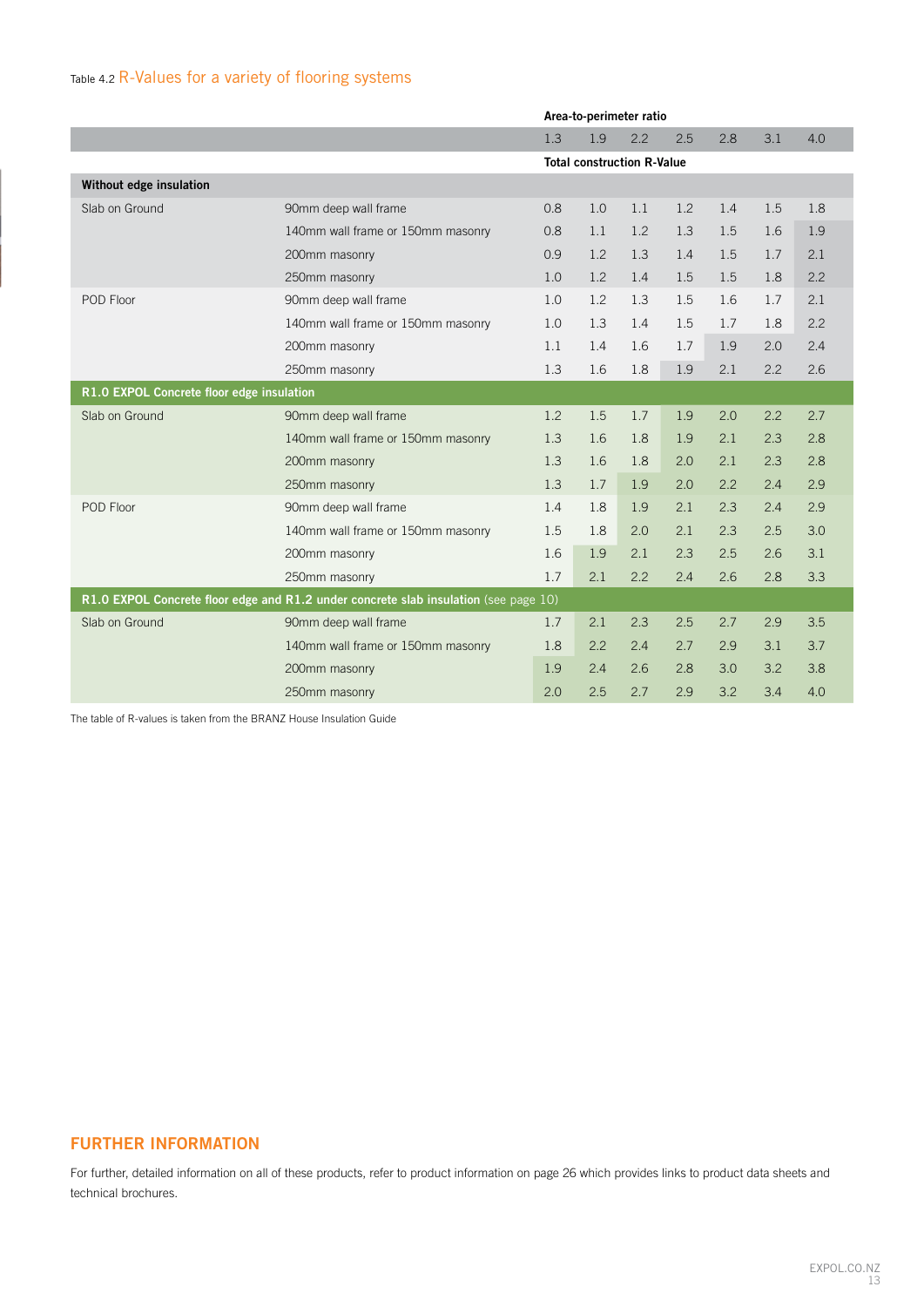Timber flooring

Expol wireguard

Plastic fixings

Joists

**EXPOL UNDERFLOOR EXPOL BLACK** 

Wiring

# **TIMBER FLOOR INSULATION**

EXPOL provides comprehensive solutions for insulating between the joists of a timber floor construction, specifically designed for both **new** and **existing** floors.

#### Table 5.1

|                   | <b>PRODUCT OPTIONS &amp; SIZES</b> | Length (mm) | Width (mm) |
|-------------------|------------------------------------|-------------|------------|
| <b>EXPOL</b>      |                                    | 1200        | 360        |
| <b>UnderFloor</b> |                                    | 1200        | 410        |
|                   |                                    | 1200        | 470        |
|                   |                                    | 1200        | 560        |
| <b>EXPOL</b>      |                                    | 1200        | 360        |
| <b>BLACK</b>      |                                    | 1200        | 410        |
|                   |                                    | 1200        | 470        |
|                   |                                    | 1200        | 560        |

#### **SYSTEM COMPONENTS**

#### **WIRE GUARD**

EXPOL Wireguard is a waxed paper strip used to separate exposed electrical cables from EXPOL insulation. EPS in some cases reacts with the plasticiser and degrades the elastic properties of some electrical cables over a prolonged period.

#### **FIXINGS**

Non corrosive nylon fixings with a stainless steel nail are used to fix EXPOL panels in place, designed to suit both new and existing floor installations.

#### **CONSTRUCTION ADHESIVE**

EXPOL supplies a low solvent glue designed to adhere polystyrene to most surfaces. UnderFloor panels can be glued in place using this adhesive as an alternative or in combination with the nylon fixings.

### **THE PRODUCTS**

EXPOL timber floor insulation solutions are made from a fire retardant Expanded Polystyrene (EPS). In most situations floor insulation is exposed to the elements (as opposed to wall and ceiling insulation in a cavity) therefore, it is vital that the materials used will stand the test of time. EXPOL's solid insulation products are not affected by moisture and will not degrade over time. Both products are 60mm in thickness with concertina cuts on either side for easy installation. All fixing components are supplied by EXPOL and when used according to EXPOL's installation instructions, will ensure the system lasts the life time of the construction. EXPOL UnderFloor Insulation is appraised by BRANZ and has a 50 year warranty.

**EXPOL UnderFloor** is a rigid white panel manufactured from EPS material, 1200mm in length manufactured in four standard widths (see Table 5.1). This product is a proven solution for timber floor insulation and has been on the market for over 20 years.

**EXPOL BLACK** is graphite infused EPS supplied in the same sizes as the standard white UnderFloor insulation. EXPOL BLACK is a premium product which achieves superior R values.

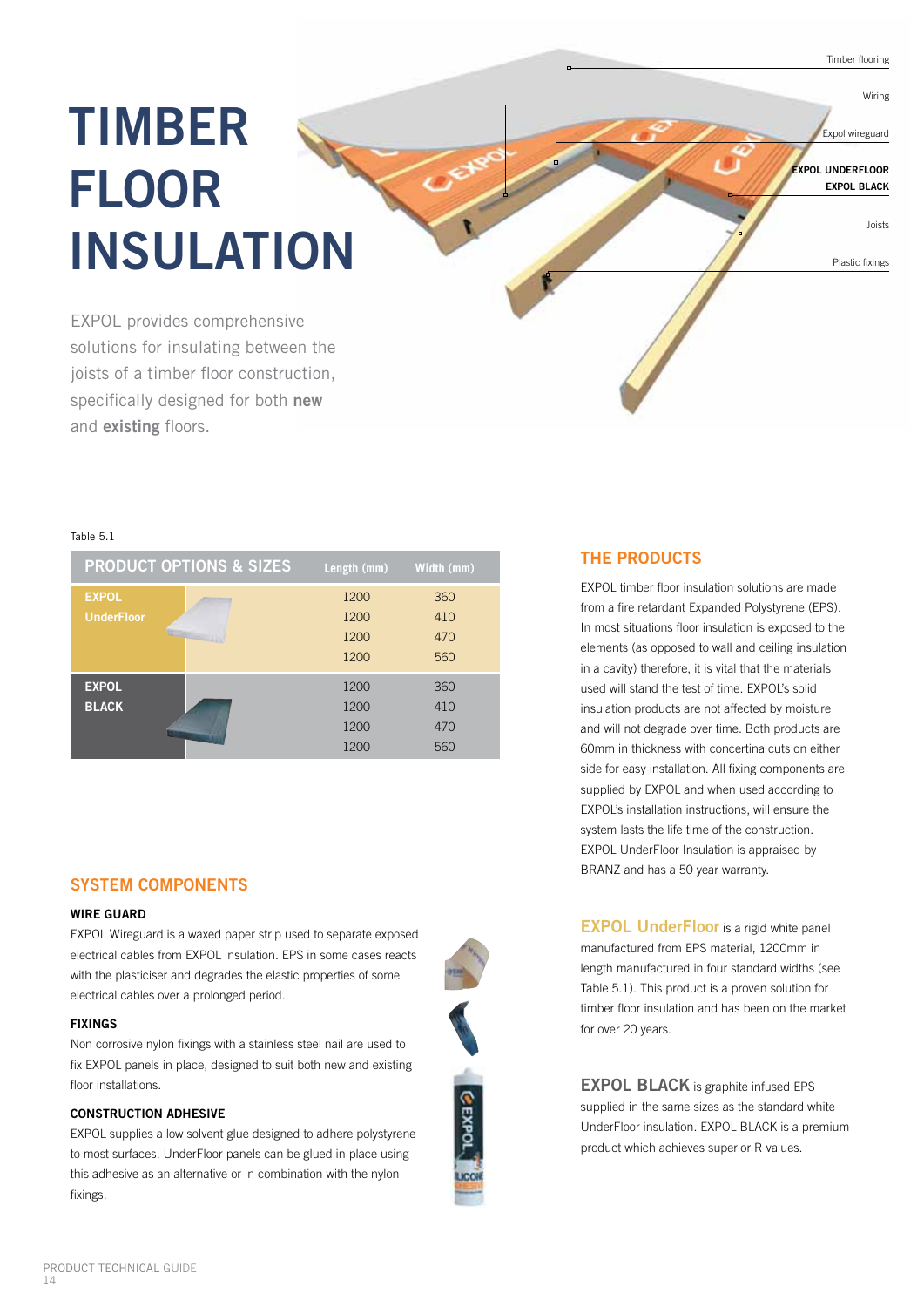### Table 5.2 Product Properties

| Property                                                                           | Unit                         | <b>EXPOL</b><br><b>UnderFloor</b> | <b>EXPOL</b><br><b>BLACK</b> | <b>Test Reference</b> |
|------------------------------------------------------------------------------------|------------------------------|-----------------------------------|------------------------------|-----------------------|
| Material                                                                           |                              | <b>EPS</b>                        | <b>EPS</b>                   |                       |
| Density                                                                            | kg/m3                        | 12                                | 18                           |                       |
| Thickness / R Value                                                                | m <sub>2K</sub> /W           |                                   |                              | AS 2464.5 or          |
|                                                                                    | 60mm<br>120mm (Double Layer) | R 1.40<br>R 2.80                  | R 1.80<br>R 3.60             | AS 2464.6             |
| Compressive strength at 10%                                                        |                              |                                   |                              |                       |
| deformation (min)                                                                  | <b>KPA</b>                   | 70                                | 105                          | AS 2498.3             |
| Cross breaking strength                                                            | <b>KPA</b>                   | 135                               | 200                          | AS 2498.4             |
| Determination of flame propagation                                                 |                              |                                   |                              |                       |
| surface ignition<br>Medium flame duration (max)                                    | sec                          | $\overline{c}$                    | $\overline{2}$               | AS2122.1-1993         |
| Eighth value                                                                       | sec                          | 3                                 | 3                            |                       |
| - Spread of Flame Index<br>Fire behaviour<br>- Smoke Developed Index (0-10)        | $(0-10)$                     | $\overline{0}$<br>5               | $\overline{0}$<br>5          | AS/NZS<br>1530.3:1999 |
| Dimensional stability of length, width<br>& thickness (max) at 70 deg C for 7 days | %                            | $\mathbf{1}$                      | 1                            | AS2498.6              |
| Recycled content                                                                   | %                            | 30                                | $\Omega$                     |                       |
| Rate of water vapour transmission (max)<br>measured parallel to rise at 23°C       | mg/m2s                       | 630                               | 520                          | AS 2498.5             |
| Long term water absorption by immersion                                            | % v/v                        |                                   |                              | <b>DIN EN 12087</b>   |







**BRANZ Appraised** Appraisal No.256

#### **INSTALLATION**

For detailed installation instructions, please refer to EXPOL's technical literature or BRANZ appraisal, both available on our website www.expol.co.nz.

### **RECOGNISED INSTALLERS**

EXPOL have installation partners throughout the country. Refer to our website for an installer near you or phone 0800 UnderFloor (863 373).

## **FURTHER INFORMATION**

For further, detailed information on both of these products, refer to product information on page 26 which provides links to product data sheets and technical brochures.

#### **SPECIFIERS, ARCHITECTS AND PLANNERS**

For all specifying information, relevant product testing and other detailed information please refer to MasterSpec documents on www.expol.co.nz or contact EXPOL for an electronic copy.

#### **BRANZ APPRAISAL**

EXPOL UnderFloor has a BRANZ appraisal. See BRANZ certificate number 256.

#### **INSULATION STANDARD**

All EXPOL timber floor insulation solutions comply with the Australian and New Zealand Standard AS/NZS 4859.1:2002.

#### **MANUFACTURING STANDARD**

All panels have a yellow stripe down one edge to confirm compliance with manufacturing standard AS 1366 Part 3 1992 for SL grade.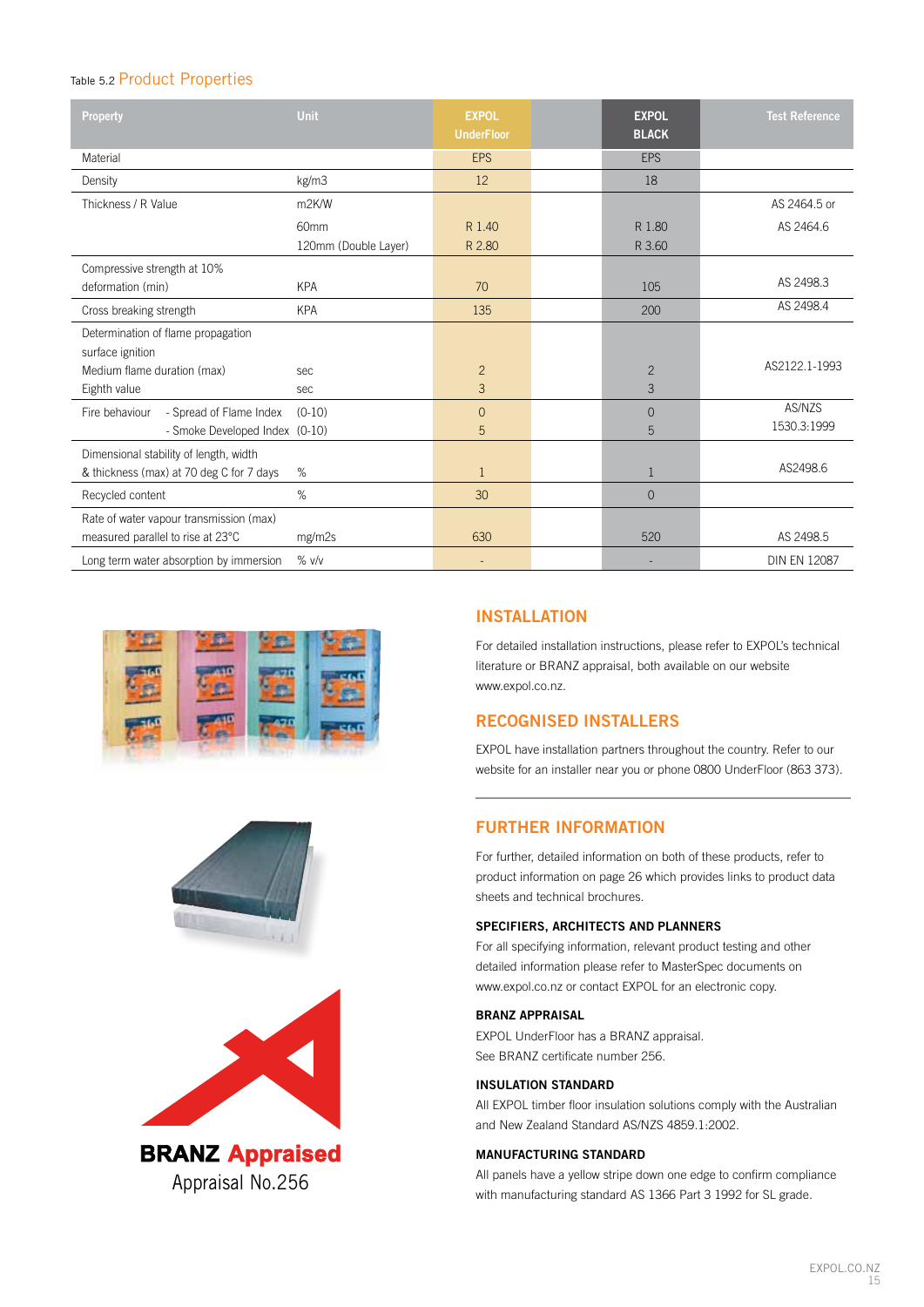# **POD FLOOR SYSTEMS**

EXPOL manufactures a variety of polystyrene **Tuff Pods** suitable for all raft / floating floor slab systems throughout New Zealand.

**EXPOL Tuff Pods** are a component used to create 100mm concrete ribs throughout the floor, providing additional strength and superior insulating qualities.

#### Table 6.1

| <b>PRODUCT</b><br><b>OPTIONS &amp; SIZES</b> | Length (mm) |      | Width (mm) Thickness (mm) |
|----------------------------------------------|-------------|------|---------------------------|
| <b>Expol Tuff Pods</b>                       | 1100        | 1100 | 220                       |
|                                              | 1100        | 1100 | 300                       |
|                                              | 1200        | 1200 | 200                       |
|                                              | 1200        | 1200 | $300*$                    |
|                                              | 1800        | 1200 | $200*$                    |

\* Solid Pods only - not shape moulded

# **THE PRODUCTS**

**EXPOL Tuff Pods** are manufactured from standard EPS material. Tuff pods are shape moulded and incorporate a waffle design.

Concrete slab

Mesh / Bar chairs

Steel reinforcing mesh

**EXPOL TUFF POD**

Polythene

Reinforcing steel

**EXPOL POD SPACER**

To suit the many different pod floor systems, EXPOL supplies a variety of sizes to suit the specific design.

### **SYSTEM COMPONENTS**

EXPOL supplies spacers to align the Tuff Pods, and bar chairs for mesh support. EXPOL's range of components available is listed below:

#### **EXPOL 100mm Spacer** *only suitable for 220mm Tuffpod system*



**EXPOL 300mm Spacer** *only suitable for 220mm Tuffpod system*

**Mesh / Bar Chairs 25/40**





**UNIMAX Spacer**



**Wilton Joubert** Spacer available on request

**EXPOL Pod Stick** EXPOL Pod Stick<br>Used as an alternative to Mesh / Bar Chairs. Provides more support for steel mesh over polystyrene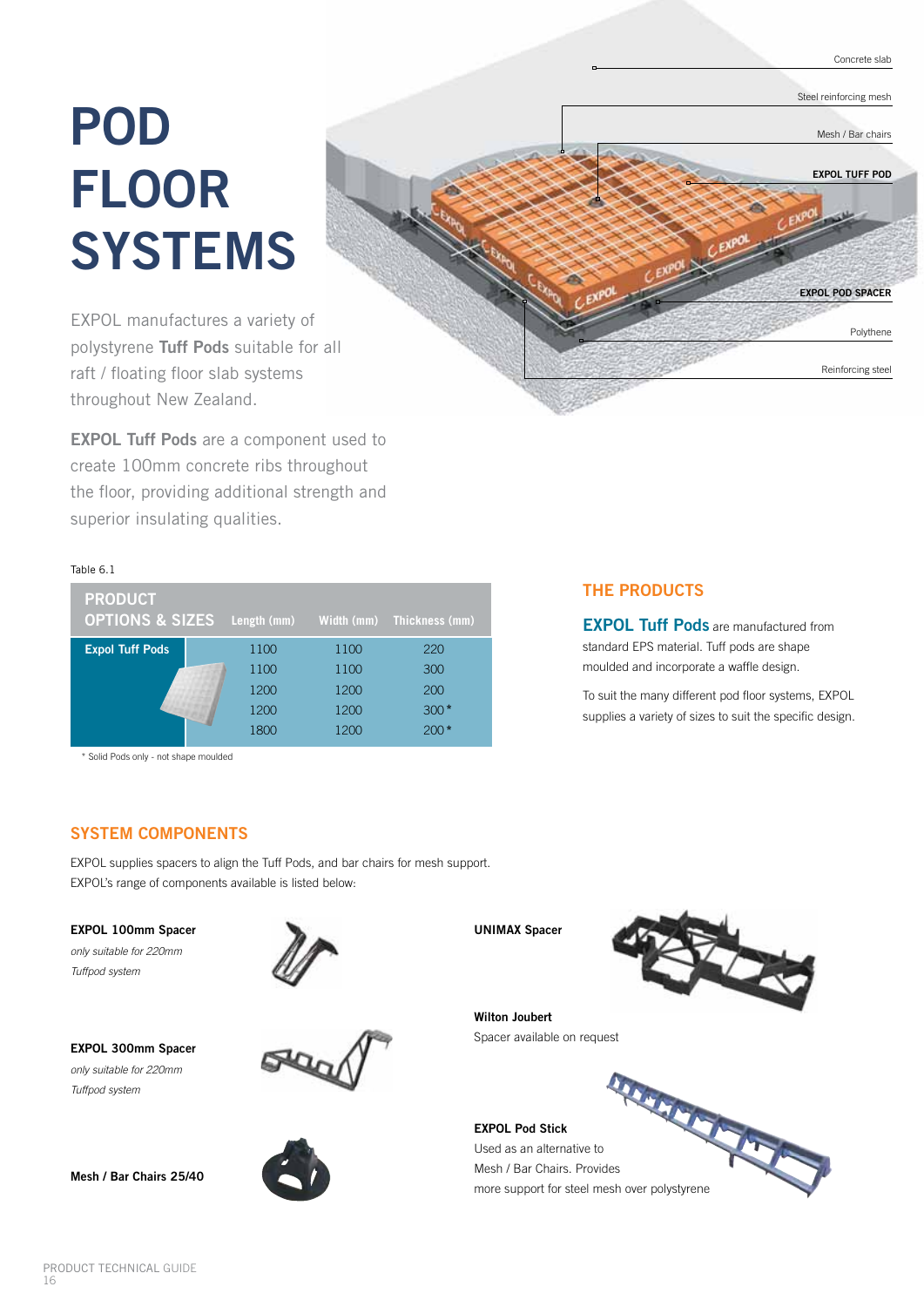## **STANDARD POD CONSTRUCTION DETAILS**





Fig 6.3 Brick Veneer Fig 6.4 300mm Rib











# **FURTHER INFORMATION**

For further, detailed information on all of these products, refer to product information on page 26 which provides links to product data sheets and technical brochures.

#### **MANUFACTURING STANDARD**

All products and grades of EPS supplied by Expol for Pod floors comply with manufacturing standard AS 1366 Part 3 1992.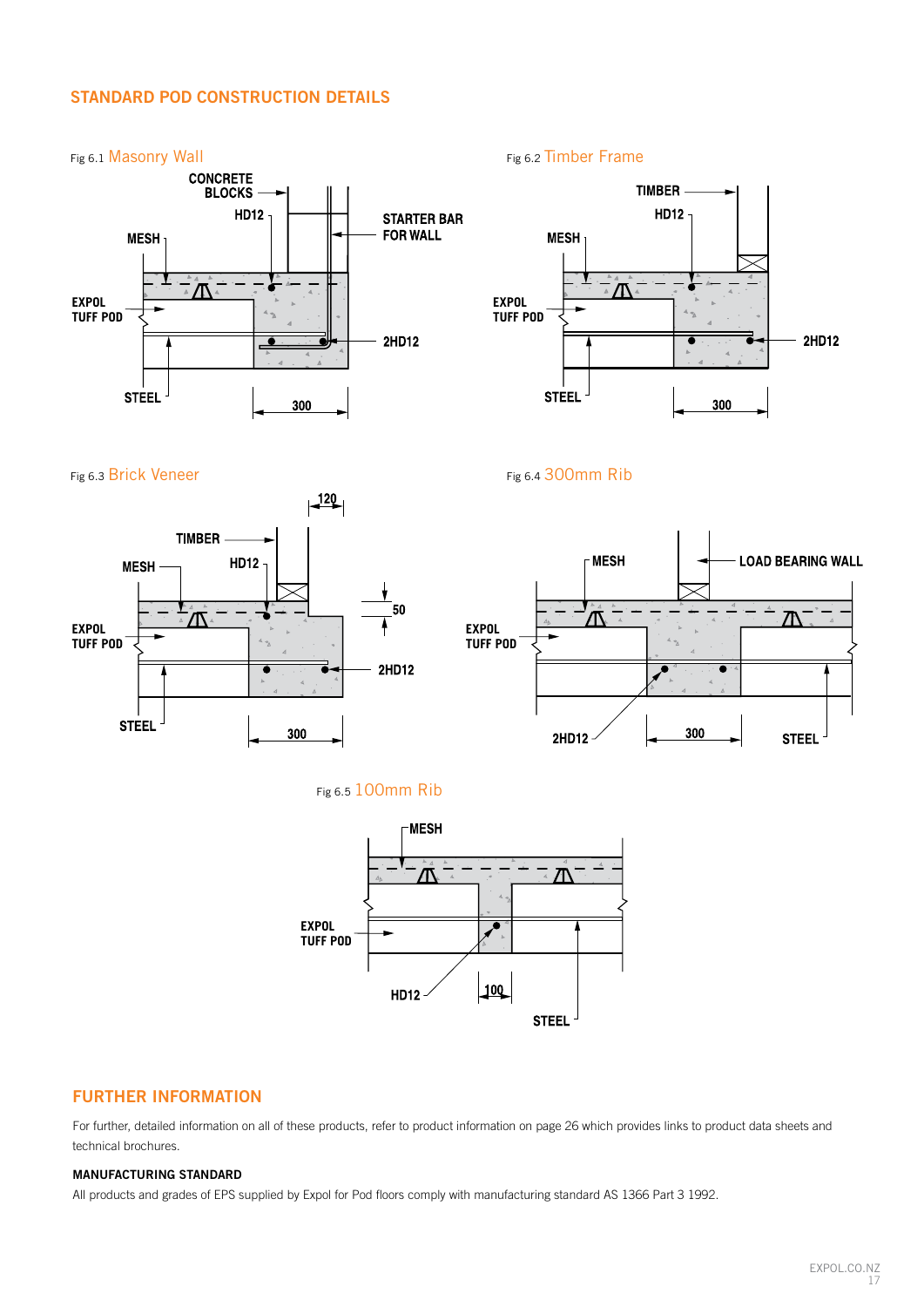# **SKILLION ROOF INSULATION**

EXPOL provides solid insulation solutions to solve the difficulties in achieving high R values in narrow roof spaces. EXPOL skillion roof solutions are panels cut to suit a variety of purlin / rafter spacings.

**EXPOL Platinum Board** is a premium product with superior insulating qualities, whereas **EXPOL ThermaSlab** is a cost effective alternative for areas that are not restricted by space.



#### Table 7.1

|                   | <b>PRODUCT OPTIONS &amp; SIZES</b> | Length (mm) | Width (mm) |
|-------------------|------------------------------------|-------------|------------|
| <b>EXPOL</b>      |                                    | 1200        | 555        |
| <b>ThermaSlab</b> |                                    | 1200        | 855        |
| (S, M, H)         |                                    | 1200        | 1155       |
| <b>EXPOL</b>      |                                    | 1200        | 555        |
| Platinum          |                                    | 1200        | 855        |
| <b>Board</b>      |                                    | 1200        | 1155       |

All sizes above are examples of some standard situations NOTE: Other widths available

#### **THE PRODUCTS**

**EXPOL ThermaSlab** is standard EPS available in a variety of grades to suit the application, supplied in full sheets or cut to suit purlin / rafter spacings (see Table 7.1).

**EXPOL Platinum Board** is graphite infused EPS, supplied in full sheets or cut to suit purlin / rafter spacings (see Table 7.1). EXPOL Platinum Board is a premium product which achieves superior R values relative to thickness.

### **SYSTEM COMPONENTS**

#### **WIRE GUARD**

EXPOL Wireguard is a waxed paper strip used to separate exposed electrical cables from EXPOL insulation. EPS in some cases reacts with the plasticiser and degrades the elastic properties of some electrical cables over a prolonged period.

#### **CONSTRUCTION ADHESIVE**

EXPOL supplies a low solvent glue designed to adhere polystyrene to most surfaces. EXPOL skillion roof insulation panels can be glued in place using this adhesive.



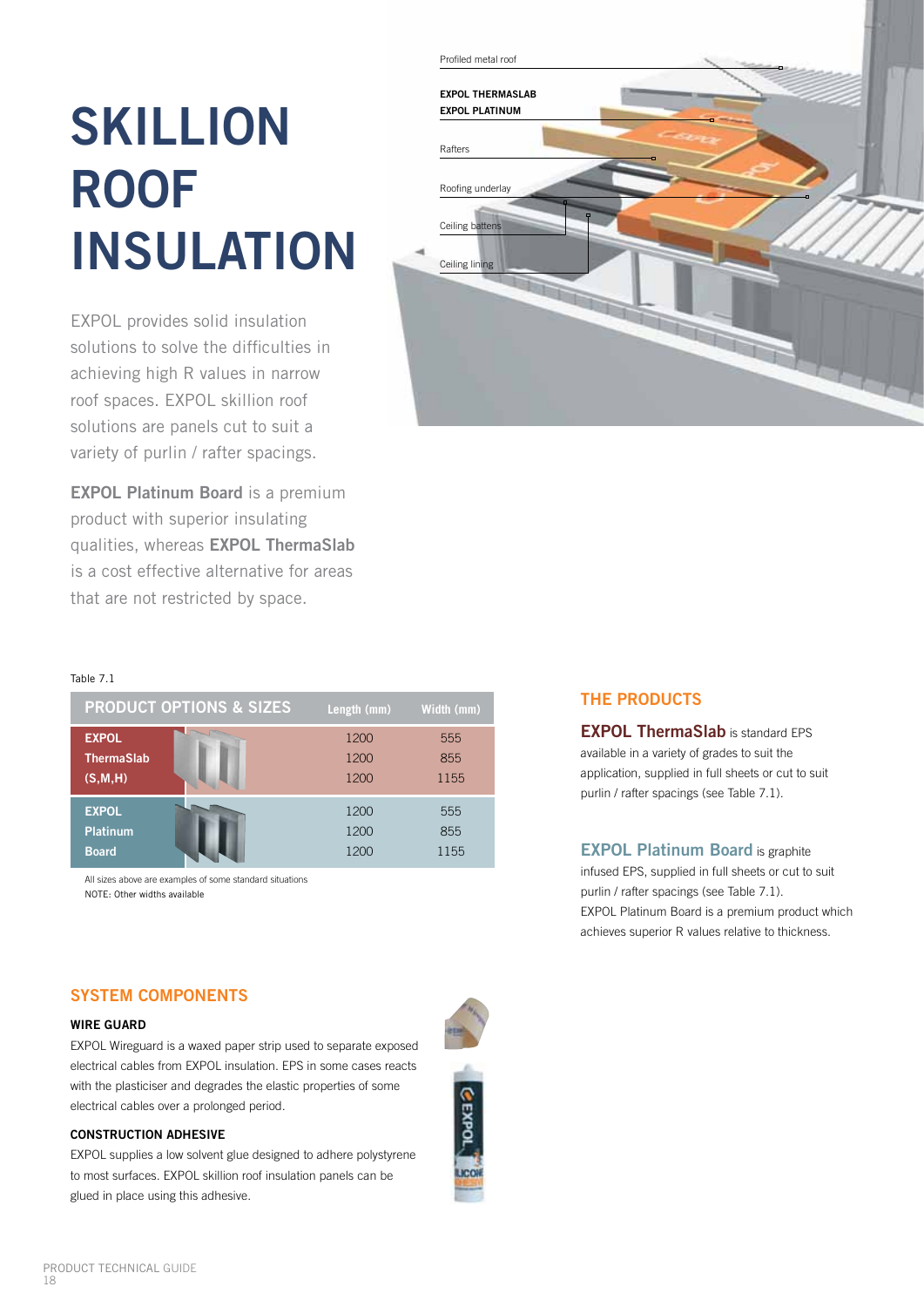# Table 7.2 Product Properties

| Property                                               | Unit       | <b>EXPOL</b><br><b>ThermaSlab S</b> | <b>EXPOL</b><br><b>ThermaSlab M</b> | <b>EXPOL</b><br>ThermaSlab H | <b>EXPOL Platinum</b><br><b>Board</b> | <b>Test Reference</b> |
|--------------------------------------------------------|------------|-------------------------------------|-------------------------------------|------------------------------|---------------------------------------|-----------------------|
| Material                                               |            | <b>EPS</b>                          | <b>EPS</b>                          | <b>EPS</b>                   | EPS (with graphite)                   |                       |
| Density                                                | kg/m3      | 16                                  | 20                                  | 24                           | 18                                    |                       |
| Thickness / R Value                                    | m2K/W      |                                     |                                     |                              |                                       | AS 2464.5 or          |
|                                                        | 20mm       | R 0.53                              | R 0.54                              | R 0.56                       | R 0.63                                | AS 2464.6             |
|                                                        | 25mm       | R 0.66                              | R 0.68                              | R 0.69                       | R 0.78                                |                       |
|                                                        | 30mm       | R 0.79                              | R 0.81                              | R 0.83                       | R 0.94                                |                       |
|                                                        | 35mm       | R 0.92                              | R 0.95                              | R 0.97                       | R 1.09                                |                       |
|                                                        | 40mm       | R 1.05                              | R 1.08                              | R 1.11                       | R 1.25                                |                       |
|                                                        | 45mm       | R 1.18                              | R 1.22                              | R 1.25                       | R 1.41                                |                       |
|                                                        | 50mm       | R 1.32                              | R 1.35                              | R 1.39                       | R 1.56                                |                       |
|                                                        | 55mm       | R 1.45                              | R 1.49                              | R 1.53                       | R 1.72                                |                       |
|                                                        | 60mm       | R 1.58                              | R 1.62                              | R 1.67                       | R 1.88                                |                       |
|                                                        | 65mm       | R 1.71                              | R 1.76                              | R 1.81                       | R 2.03                                |                       |
|                                                        | 70mm       | R 1.84                              | R 1.89                              | R 1.94                       | R 2.19                                |                       |
|                                                        | 75mm       | R 1.97                              | R 2.03                              | R 2.08                       | R 2.34                                |                       |
|                                                        | 80mm       | R 2.11                              | R 2.16                              | R 2.22                       | R 2.50                                |                       |
|                                                        | 85mm       | R 2.24                              | R 2.30                              | R 2.36                       | R 2.66                                |                       |
|                                                        | 90mm       | R 2.37                              | R 2.43                              | R 2.50                       | R 2.81                                |                       |
|                                                        | 95mm       | R 2.50                              | R 2.57                              | R 2.64                       | R 2.97                                |                       |
|                                                        | 100mm      | R 2.63                              | R 2.70                              | R 2.78                       | R 3.13                                |                       |
|                                                        | 110mm      | R 2.89                              | R 2.97                              | R 3.06                       | R 3.44                                |                       |
|                                                        | 120mm      | R 3.16                              | R 3.24                              | R 3.33                       | R 3.75                                |                       |
| Compressive strength at 10%                            |            |                                     |                                     |                              |                                       |                       |
| deformation (min)                                      | <b>KPA</b> | 85                                  | 105                                 | 135                          | 105                                   | AS 2498.3             |
| Cross breaking strength                                | <b>KPA</b> | 165                                 | 200                                 | 260                          | 200                                   | AS 2498.4             |
| Determination of flame propagation<br>surface ignition |            |                                     |                                     |                              |                                       |                       |
| Medium flame duration (max)                            | sec        | $\overline{c}$                      | $\overline{c}$                      | $\overline{c}$               | $\overline{c}$                        | AS2122.1-1993         |
| Eighth value                                           | sec        | $\overline{3}$                      | 3                                   | 3                            | 3                                     |                       |
| Fire behaviour - Spread of Flame Index                 | $(0-10)$   | $\mathbf{0}$                        | $\mathsf{O}\xspace$                 | $\mathbf{0}$                 | $\mathbf 0$                           | AS/NZS                |
| - Smoke Developed Index (0-10)                         |            | 5                                   | 5                                   | 5                            | 5                                     | 1530.3:1999           |
| Dimensional stability of length, width                 |            |                                     |                                     |                              |                                       |                       |
| & thickness (max) at 70 deg C for 7 days               | %          | $\mathbf{1}$                        | $\mathbf{1}$                        | $\mathbf{1}$                 | $\mathbf{1}$                          | AS2498.6              |
| Recycled content                                       | $\%$       | $\mathsf{O}$                        | $\mathsf{O}\xspace$                 | $\overline{0}$               | $\overline{0}$                        |                       |
| Rate of water vapour transmission (max)                |            |                                     |                                     |                              |                                       |                       |
| measured parallel to rise at 23°C                      | mg/m2s     | 520                                 | 520                                 | 460                          | 520                                   | AS 2498.5             |
| Long term water absorption by immersion % v/v          |            | ÷,                                  |                                     |                              |                                       | <b>DIN EN 12087</b>   |

# **FURTHER INFORMATION**

For further, detailed information on all of these products, refer to product information on page 26 which provides links to product data sheets and technical brochures.

#### **MANUFACTURING STANDARD**

All products and grades of EPS supplied by EXPOL for skillion roof insulation comply with manufacturing standard AS 1366 Part 3 1992.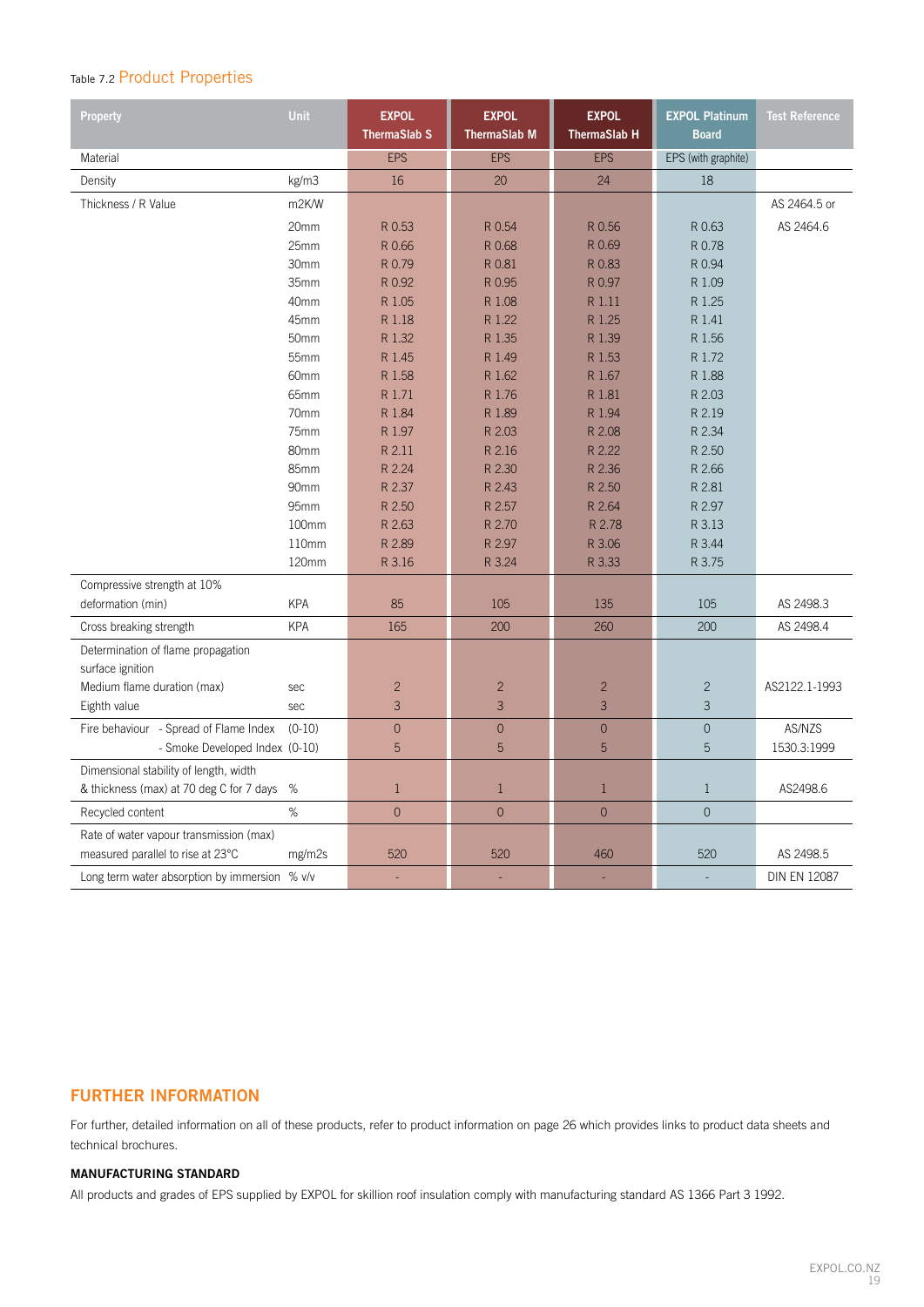# **CLADDING INSULATION**

EXPOL supplies both **EPS** and **XPS**  sheets for EIFS cladding systems. EXPOL's EPS sheets have been tested and satisfy all the requirements necessary to be listed as a preferred provider for all EIFS systems.



#### Table 8.1

| <b>PRODUCT OPTIONS &amp; SIZES</b> | Length (mm)                     | Width (mm) |
|------------------------------------|---------------------------------|------------|
| <b>EXPOL</b>                       | 2400                            | 1200       |
| <b>ThermaSlab</b>                  | 2450                            | 1200       |
| (S, H)                             | 2700                            | 1200       |
|                                    | 3600                            | 1200       |
|                                    | 4900                            | 1200       |
|                                    | <b>Special sizes on request</b> |            |
| <b>EXPOL</b>                       | 2400                            | 1200       |
| <b>Platinum</b>                    | 2450                            | 1200       |
| <b>Board</b>                       | 2700                            | 1200       |
|                                    | 3600                            | 1200       |
|                                    | 4900                            | 1200       |
|                                    | <b>Special sizes on request</b> |            |
| <b>EXPOL-X</b>                     | 2500                            | 600        |

# **SYSTEM COMPONENTS** Strength.

#### **BATTENS**

EXPOL supplies a range of polystyrene batten sizes to suit all cladding systems.

#### **WASHERS**

EXPOL supplies 40mm plastic washers designed to increase the surface area of nail fixings.

#### **CONSTRUCTION ADHESIVE**

EXPOL supplies a low solvent glue designed to adhere polystyrene to most surfaces. Cladding insulation sheets can be glued in place using this adhesive in combination with other fixing methods.

#### **THE PRODUCTS**

EXPOL offers a wide range of products to compliment exterior cladding solutions.

**EXPOL ThermaSlab** sheets have been tested and approved for the use in EIFS systems. EXPOL ThermaSlab for cladding solutions has been kiln dried and stabilised to ensure minimal shrinkage.

**EXPOL Platinum Board** is graphite infused EPS, supplied in full sheets (see Table 8.1). EXPOL Platinum Board is a premium product which achieves superior R values relative to thickness.

**EXPOL-X** is extruded polystyrene (XPS) available in full sheets only (see Table 8.1). Unlike some XPS products, EXPOL-X is manufactured without the use of harmful HCFC's. EXPOL-X is highly water resistant and has an extremely high compressive

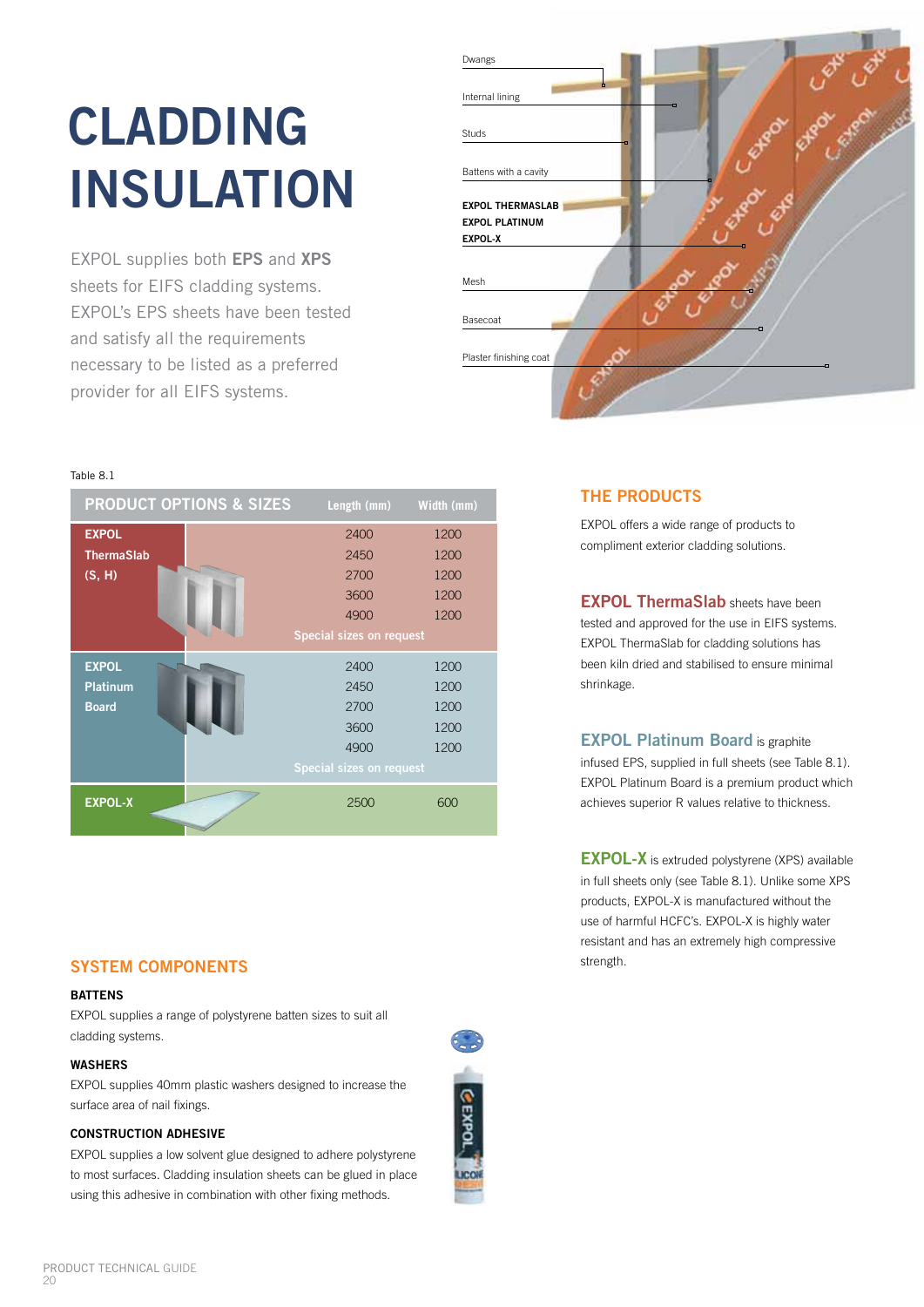## Table 8.2 Product Properties

| Property                                      | <b>Unit</b> | <b>EXPOL</b><br><b>ThermaSlab S</b> | <b>EXPOL</b><br><b>ThermaSlab H</b> | <b>EXPOL Platinum</b><br><b>Board</b> | <b>EXPOL Platinum</b><br><b>Board H</b> | <b>EXPOL-X</b> | <b>Test Reference</b> |
|-----------------------------------------------|-------------|-------------------------------------|-------------------------------------|---------------------------------------|-----------------------------------------|----------------|-----------------------|
| Material                                      |             | <b>EPS</b>                          | <b>EPS</b>                          |                                       | EPS (with graphite) EPS (with graphite) | <b>XPS</b>     |                       |
| Density                                       | kg/m3       | 16                                  | 24                                  | 18                                    | 24                                      | 30             |                       |
| Thickness / R Value                           | m2K/W       |                                     |                                     |                                       |                                         |                | AS 2464.5 or          |
|                                               | 20mm        | R 0.53                              | R 0.56                              | R 0.63                                | R 0.65                                  |                | AS 2464.6             |
|                                               | 25mm        | R 0.66                              | R 0.69                              | R 0.78                                | R 0.81                                  |                |                       |
|                                               | 30mm        | R 0.79                              | R 0.83                              | R 0.94                                | R 0.97                                  | R 0.81         |                       |
|                                               | 40mm        | R 1.05                              | R 1.11                              | R 1.25                                | R 1.29                                  | R 1.48         |                       |
|                                               | 50mm        | R 1.32                              | R 1.39                              | R 1.56                                | R 1.61                                  | R 1.85         |                       |
|                                               | 60mm        | R 1.58                              | R 1.67                              | R 1.88                                | R 1.94                                  |                |                       |
|                                               | 70mm        | R 1.84                              | R 1.94                              | R 2.19                                | R 2.23                                  |                |                       |
|                                               | 80mm        | R 2.11                              | R 2.22                              | R 2.50                                | R 2.58                                  |                |                       |
|                                               | 90mm        | R 2.37                              | R 2.50                              | R 2.81                                | R 2.90                                  |                |                       |
|                                               | 100mm       | R 2.63                              | R 2.78                              | R 3.13                                | R 3.23                                  |                |                       |
|                                               | 110mm       | R 2.89                              | R 3.06                              | R 3.44                                | R 3.55                                  |                |                       |
|                                               | 120mm       | R 3.16                              | R 3.33                              | R 3.75                                | R 3.87                                  |                |                       |
| Compressive strength at 10%                   |             |                                     |                                     |                                       |                                         |                |                       |
| deformation (min)                             | <b>KPA</b>  | 85                                  | 135                                 | 105                                   | 135                                     | 250            | AS 2498.3             |
| Cross breaking strength                       | <b>KPA</b>  | 165                                 | 260                                 | 200                                   | 260                                     |                | AS 2498.4             |
| Determination of flame propagation            |             |                                     |                                     |                                       |                                         |                |                       |
| surface ignition                              |             |                                     |                                     |                                       |                                         |                |                       |
| Medium flame duration (max)                   | sec         | $\overline{2}$                      | $\overline{c}$                      | $\overline{c}$                        | $\overline{c}$                          |                | AS2122.1-1993         |
| Eighth value                                  | sec         | $\overline{3}$                      | 3                                   | $\overline{3}$                        | 3                                       | ÷,             |                       |
| Fire behaviour - Spread of Flame Index        | $(0-10)$    | $\Omega$                            | $\overline{0}$                      | $\overline{0}$                        | $\overline{0}$                          |                | AS/NZS                |
| - Smoke Developed Index (0-10)                |             | 5                                   | 5                                   | 5                                     | 5                                       |                | 1530.3:1999           |
| Dimensional stability of length, width        |             |                                     |                                     |                                       |                                         |                |                       |
| & thickness (max) at 70 deg C for 7 days      | %           | $\mathbf{1}$                        | $\mathbf{1}$                        | $\mathbf{1}$                          | $\mathbf{1}$                            | ÷,             | AS2498.6              |
| Recycled content                              | $\%$        | $\Omega$                            | $\overline{0}$                      | $\Omega$                              | $\Omega$                                | $\overline{0}$ |                       |
| Rate of water vapour transmission (max)       |             |                                     |                                     |                                       |                                         |                |                       |
| measured parallel to rise at 23°C             | mg/m2s      | 520                                 | 460                                 | 520                                   | 460                                     |                | AS 2498.5             |
| Long term water absorption by immersion % v/v |             | ÷.                                  | L.                                  | L,                                    | L,                                      | 0.2            | <b>DIN EN 12087</b>   |

#### **FURTHER INFORMATION**

For further, detailed information on all of these products, refer to product information on page 26 which provides links to product data sheets and technical brochures.

#### **PRODUCERS STATEMENT**

EXPOL can provide a producers statement for all cladding insulation material on request.

#### **MANUFACTURING STANDARD**

All products and grades of EPS supplied by EXPOL for cladding insulation comply with manufacturing standard AS 1366 Part 3 1992.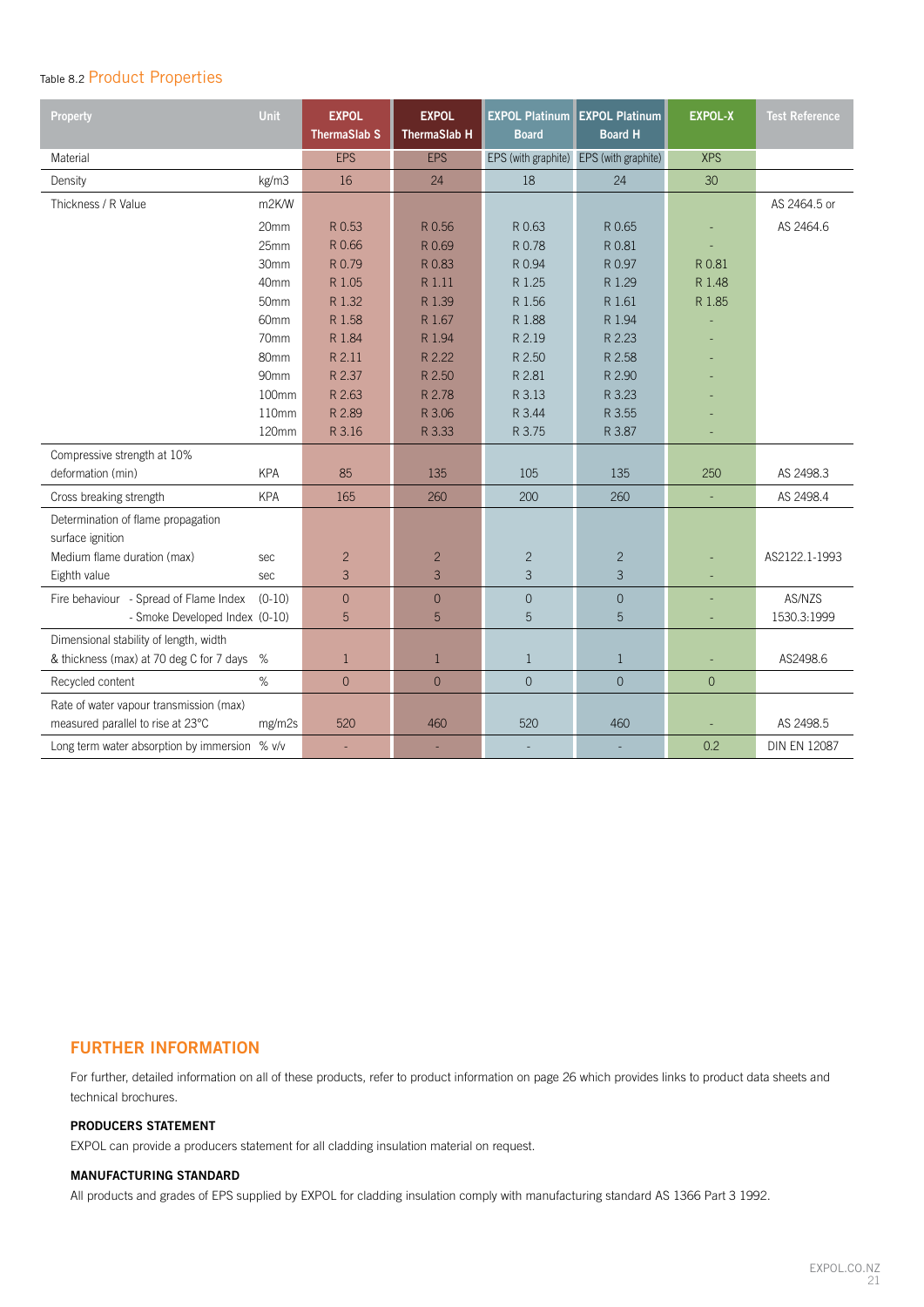# **WALL INSULATION**

EXPOL provides high performance solid insulation solutions for insulating timber and steel framed buildings.

**EXPOL ThermaSlab** is the economical choice to achieve Building Code requirements while **EXPOL Platinum Board** is a premium product offering high insulation values.

Both products can be cut to a standard width as specified by the customer.



# **THE PRODUCTS**

EXPOL offers a range of products to suit your requirements when installing wall insulation. Products are cut to standard widths and EXPOL can cut special sizes on request (see Table 9.1).

All EXPOL wall insulation products are resistant to moisture often found in wall cavities. The products are rigid polystyrene so will not slump or sag over time.

**EXPOL ThermaSlab SL** panels are manufactured from EPS material and are available in various thicknesses - (see Table 9.2)

**EXPOL Platinum Board** is graphite infused EPS and is a premium product which achieves superior R values relative to thickness.

#### Table 9.1



#### **SYSTEM COMPONENTS**

#### **WIRE GUARD**

EXPOL Wireguard is a waxed paper strip used to separate exposed electrical cables from EXPOL insulation. EPS in some cases reacts with the plasticiser and degrades the elastic properties of some electrical cables over a prolonged period.

#### **HOT KNIFE**

EXPOL stock a hot knife to simplify installation. With a maximum blade length of 200mm this tool improves accuracy and reduces the time to install EXPOL products.

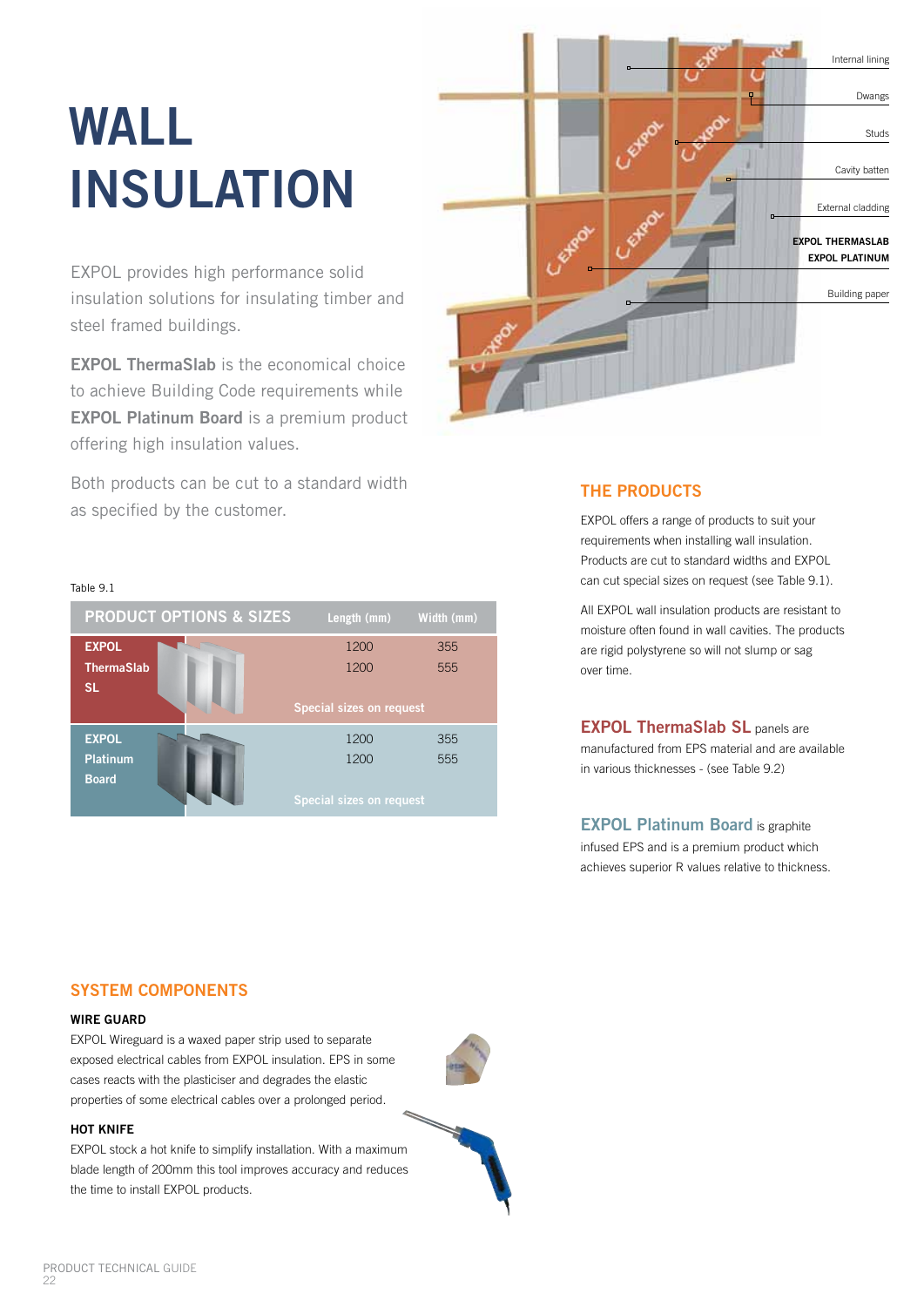# Table 9.2 Product Properties

| Property                                                                     | Unit               | <b>EXPOL</b><br><b>ThermaSlab SL</b> | <b>EXPOL Platinum</b><br><b>Board</b> | <b>Test Reference</b> |
|------------------------------------------------------------------------------|--------------------|--------------------------------------|---------------------------------------|-----------------------|
| Material                                                                     |                    | <b>EPS</b>                           | EPS (with graphite)                   |                       |
| Density                                                                      | kg/m3              | 12                                   | 18                                    |                       |
| Thickness / R Value                                                          | m <sub>2K</sub> /W |                                      |                                       | AS 2464.5 or          |
|                                                                              | 60mm               | R 1.46                               | R 1.88                                | AS 2464.6             |
|                                                                              | 65mm               | R 1.59                               | R 2.03                                |                       |
|                                                                              | 70mm               | R 1.71                               | R 2.19                                |                       |
|                                                                              | 75mm               | R 1.83                               | R 2.34                                |                       |
|                                                                              | 80mm               | R 1.95                               | R 2.50                                |                       |
|                                                                              | 85mm               | R 2.07                               | R 2.65                                |                       |
|                                                                              | 90mm               | R 2.20                               | R 2.81                                |                       |
|                                                                              | 95mm               | R 2.32                               | R 2.97                                |                       |
|                                                                              | 100mm              | R 2.44                               | R 3.13                                |                       |
|                                                                              | 110mm              | R 2.68                               | R 3.44                                |                       |
|                                                                              | 120mm              | R 2.93                               | R 3.75                                |                       |
| Compressive strength at 10%                                                  |                    |                                      |                                       |                       |
| deformation (min)                                                            | <b>KPA</b>         | 70                                   | 105                                   | AS 2498.3             |
| Cross breaking strength                                                      | <b>KPA</b>         | 135                                  | 200                                   | AS 2498.4             |
| Determination of flame propagation<br>surface ignition                       |                    |                                      |                                       |                       |
| Medium flame duration (max)                                                  | sec                | $\overline{c}$                       | $\overline{c}$                        | AS2122.1-1993         |
| Eighth value                                                                 | sec                | 3                                    | $\mathsf 3$                           |                       |
| Fire behaviour - Spread of Flame Index                                       | $(0-10)$           | $\mathbf 0$                          | $\mathbf 0$                           | AS/NZS                |
| - Smoke Developed Index (0-10)                                               |                    | 5                                    | 5                                     | 1530.3:1999           |
| Dimensional stability of length, width                                       |                    |                                      |                                       |                       |
| & thickness (max) at 70 deg C for 7 days                                     | %                  | $\mathbf{1}$                         | $\mathbf{1}$                          | AS2498.6              |
| Recycled content                                                             | $\%$               | 30                                   | $\overline{0}$                        |                       |
| Rate of water vapour transmission (max)<br>measured parallel to rise at 23°C | mg/m2s             | 630                                  | 520                                   | AS 2498.5             |
| Long term water absorption by immersion % v/v                                |                    | L,                                   |                                       | <b>DIN EN 12087</b>   |

# **FURTHER INFORMATION**

For further, detailed information on all of these products, refer to product information on page 26 which provides links to product data sheets and technical brochures.

#### **MANUFACTURING STANDARD**

All products and grades of EPS supplied by EXPOL for wall insulation comply with manufacturing standard AS 1366 Part 3 1992.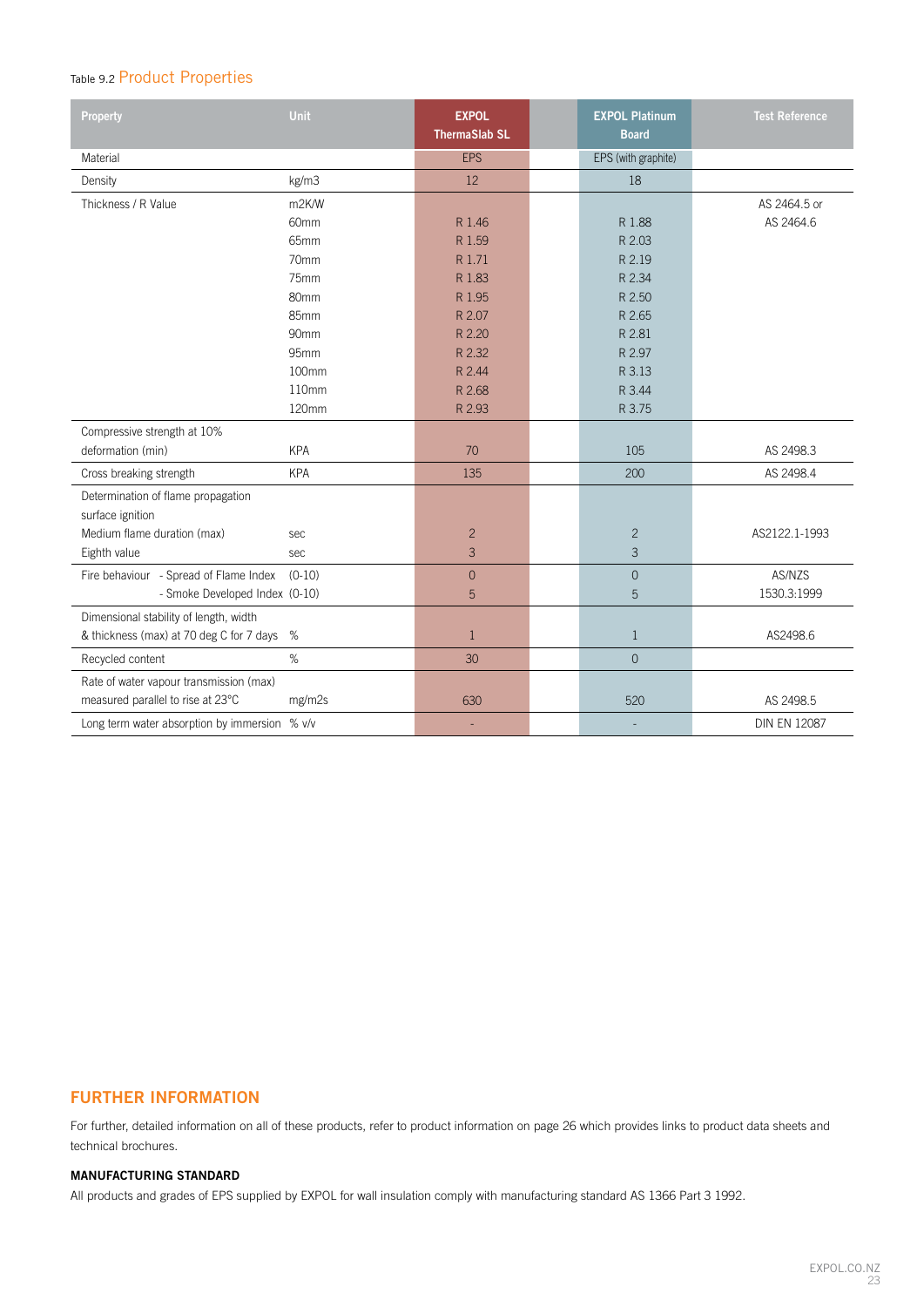# **LIGHTWEIGHT FILL**

Expanded Polystyrene (EPS) foam is used extensively for lightweight fill in problematic situations such as expansive soils and soft substrates.

**EXPOL GeoFoam** is supplied in a range of densities and sizes to suit the engineering design.

Choosing the correct density of **EXPOL GeoFoam** will depend on the compressive loads applied during its service life. All blocks can be cut to suit different project specifications, including angles and 2 dimensional profiles.



#### Table 10.1

| <b>PRODUCT</b><br><b>OPTIONS &amp; SIZES</b> Length (mm) Width (mm) Thickness (mm) |      |      |     |
|------------------------------------------------------------------------------------|------|------|-----|
| <b>EXPOL GeoFoam</b>                                                               | 2450 | 1220 | 620 |
| (SL, S, M, H, VH)                                                                  | 4900 | 1220 | 620 |

Any size can be cut from these blocks

#### **THE PRODUCT**

**EXPOL GeoFoam** is manufactured from standard EPS foam and is available in a variety of grades to suit different construction conditions (see Table 10.2). Typical densities range from 12kg/m3 to 28kg/m3. EXPOL GeoFoam will absorb small volumes of water, however this will not have a significant effect on its mechanical properties or performance.

#### **GEOFOAM ADVANTAGES**

- **n** Lightweight
- High compressive strength
- $\Box$  Cost effective
- **n** Durable
- $\blacksquare$  Weighs 1% of conventional fill
- **n** Fliminates lateral pressure and vertical movement
- $\blacksquare$  All clean waste can be recovered for recycling

# **APPLICATIONS**

- **n** Construction
- $\blacksquare$  Road embankments
- $\blacksquare$  Bridge abutments
- Causeways
- Retaining wall fill
- $\blacksquare$  Replacement of poor soils
- $\blacksquare$  Landscaping
- Geotechnical fill
- $\blacksquare$  Frost heave protection
- $\blacksquare$  Sites with limited access

# **CHEMICAL RESISTANCE**

EPS block is resistant to soaps and inorganic substances such as dilute acids, alkalis and salt solutions. It is attacked by organic solvent, including hydrocarbon fuels and lubricants.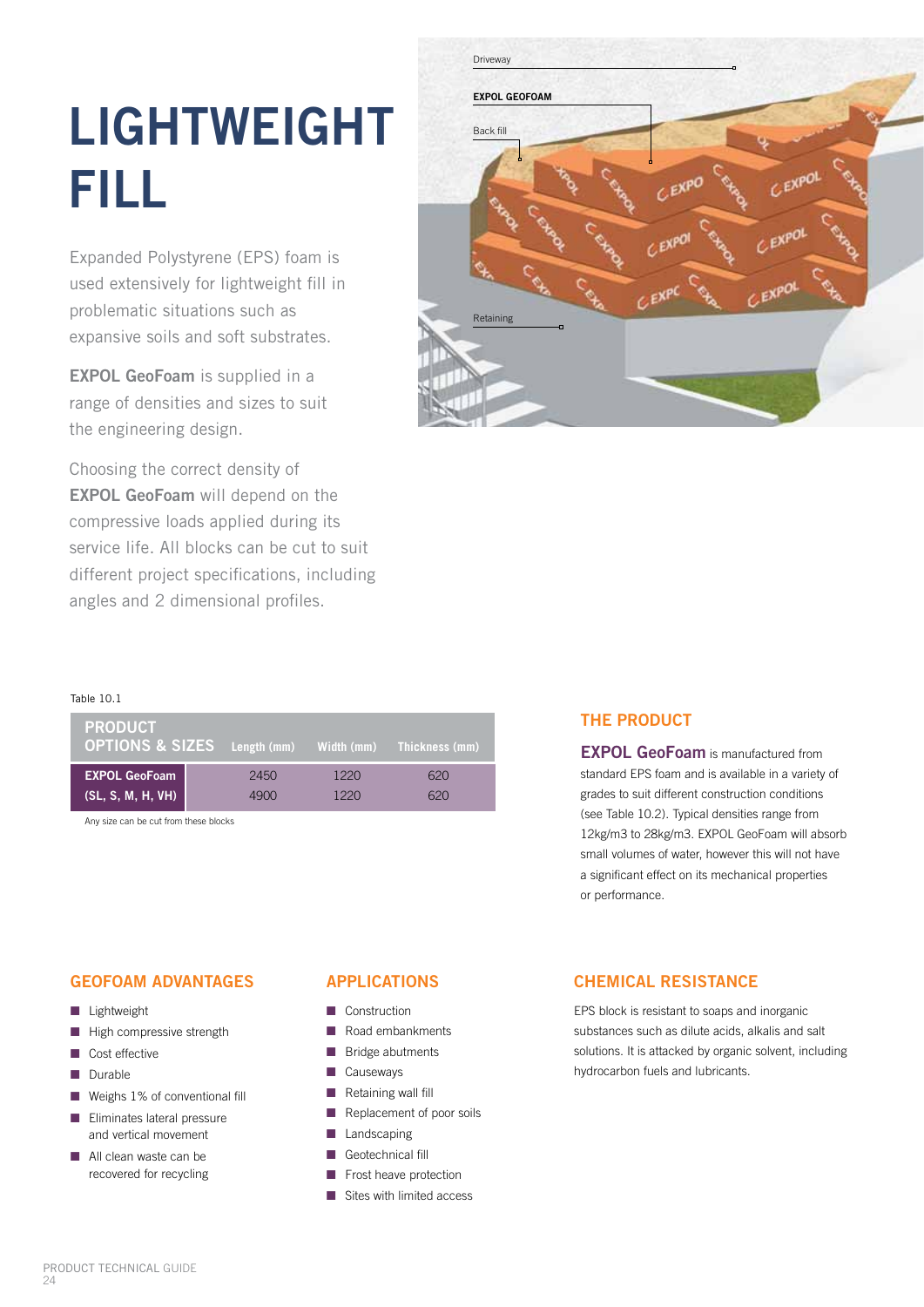### Table 10.2 Product Properties

| Property                                                                     | Unit       | <b>EXPOL</b><br><b>GeoFoam SL</b> | <b>EXPOL</b><br>GeoFoam S | <b>EXPOL</b><br>GeoFoam M | <b>EXPOL</b><br>GeoFoam H | <b>EXPOL</b><br><b>GeoFoam VH</b> | <b>Test Reference</b> |
|------------------------------------------------------------------------------|------------|-----------------------------------|---------------------------|---------------------------|---------------------------|-----------------------------------|-----------------------|
| Material                                                                     |            | <b>EPS</b>                        | <b>EPS</b>                | <b>EPS</b>                | <b>EPS</b>                | <b>EPS</b>                        |                       |
| Density                                                                      | kg/m3      | 12                                | 16                        | 20                        | 24                        | 28                                |                       |
| Compressive strength at 10%<br>deformation (min)                             | <b>KPA</b> | 70                                | 85                        | 105                       | 135                       | 165                               | AS 2498.3             |
| Cross breaking strength                                                      | <b>KPA</b> | 135                               | 165                       | 200                       | 260                       | 320                               | AS 2498.4             |
| Determination of flame propagation<br>surface ignition                       |            |                                   |                           |                           |                           |                                   |                       |
| Medium flame duration (max)                                                  | sec        | $\overline{2}$                    | $\overline{2}$            | $\overline{2}$            | $\overline{2}$            | 2                                 | AS2122.1-1993         |
| Eighth value                                                                 | sec        | 3                                 | 3                         | 3                         | 3                         | 3                                 |                       |
| Fire behaviour - Spread of Flame Index                                       | $(0-10)$   | $\overline{0}$                    | $\Omega$                  | $\Omega$                  | $\Omega$                  | $\Omega$                          | AS/NZS                |
| - Smoke Developed Index (0-10)                                               |            | 5                                 | 5                         | 5                         | 5                         | 5                                 | 1530.3:1999           |
| Dimensional stability of length, width                                       |            |                                   |                           |                           |                           |                                   |                       |
| & thickness (max) at 70 deg C for 7 days                                     | %          | $\mathbf{1}$                      | 1                         | 1                         | $\mathbf{1}$              | $\mathbf{1}$                      | AS2498.6              |
| Rate of water vapour transmission (max)<br>measured parallel to rise at 23°C | mg/m2s     | 630                               | 520                       | 520                       | 460                       | 400                               | AS 2498.5             |



EXPOL GeoFoam as lightweight fill under a concrete floor

#### **FURTHER INFORMATION**

For further, detailed information on EXPOL GeoFoam's properties and applications, refer to product information on page 26 which provides links to product data sheets and technical brochures.

#### **PRODUCERS STATEMENT**

EXPOL can provide a producers statement for all GeoFoam material on request.

#### **MANUFACTURING STANDARD**

All products and grades of EPS supplied by EXPOL for lightweight fill comply with manufacturing standard AS 1366 Part 3 1992.

#### **FURTHER TECHNICAL RESEARCH**

Product Resources - www.expol.co.nz/pdfs/EPSGeofoamApplications&TechnicalData.pdf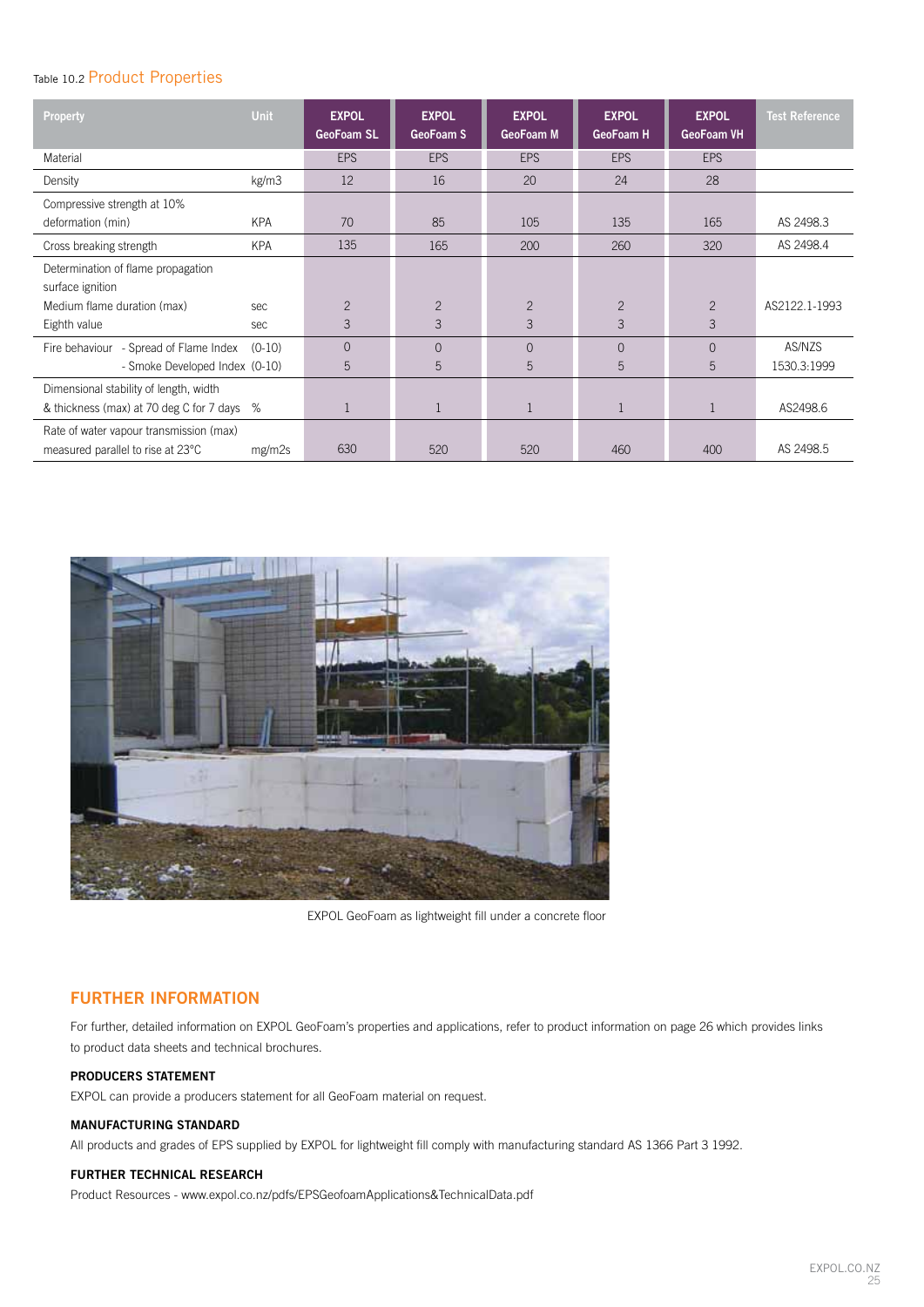

#### **EXPOL UnderFloor**

A flame retardant, rigid, Expanded Polystyrene (EPS) panel, designed to fit between the joists under a timber floor. The product offers excellent insulation values, can be installed easily, is resistant to moisture, and has no nutritional value for vermin, birds, or animals.

The panels are 1.2 metres in length and 60mm in thickness, and are produced in four standard widths to fit between most standard joists.

All panels are concertina cut on both sides to allow for a compression of up to 20mm for ease of installation, and are ideal for both retro-fit applications and new floors.

EXPOL UnderFloor is BRANZ Appraised and comes with a 50 year product warranty. www.expol.co.nz

www.branz.co.nz/appraisals

#### **EXPOL BLACK**

EXPOL BLACK has the same physical characteristic as EXPOL UnderFloor, and offers a greater insulation value with the addition of graphite infused into the raw material, hence the charcoal colour of the product.

EXPOL BLACK offers a superior R value for home owners who require the highest grade of insulation and warmth.

www.expol.co.nz

www.plasticsportalasia.net (see product info for NEOPOR)

#### **EXPOL ThermaSlab**

EPS ThermaSlab sheet is available in a range of sizes and thicknesses, for insulating concrete slab floors, waterproof protection for block walls and roof insulation. ThermaSlab has excellent thermal properties, is water resistant, easy to cut and lightweight, making it the first choice when choosing insulation materials. www.expol.co.nz

#### **EXPOL Platinum Board**

Platinum Board has the same physical characteristics as ThermaSlab, with the addition of graphite to the raw material. It is a superior material, offering supreme R values for maximum insulation for floors, walls, and roofs. Platinum Board comes in a range of sizes and thicknesses suitable for all applications.

www.expol.co.nz

www.plasticsportalasia.net (see product info for NEOPOR)

#### **EXPOL Tuff Pods**

Tuff Pods are EPS blocks 1100mm or 1200mm square and between 200mm and 300mm in thickness. They are laid equally spaced separated by a plastic spacer, to create 100mm ribs of concrete. Steel reinforcing is laid between the Tuff Pods and around the perimeter before the concrete pad is poured over the entire area.

Tuff Pods provide a quick method for creating a concrete slab floor without the need to dig footings or build concrete block perimeters. www.expol.co.nz

#### **EXPOL StyroDrain**

EXPOL StyroDrain is processed from 100% recycled EPS, fused lightly to allow water to migrate easily through it. The material is cut into sheets which can be placed behind a block wall providing protection for water proofing, and to act as a drainage material for water to flow to the drain coil and away from the wall. www.expol.co.nz

#### **EXPOL-X**

EXPOL–X is extruded rigid polystyrene foam (XPS). It provides optimum insulation for high and low temperatures and reduces energy consumption. EXPOL–X features a high compressive strength, low water absorption and outstanding thermal insulation. www.expol.co.nz

www.plasticsportalasia.net (see product info for STYRODUR)

#### **EXPOL GeoFoam**

GeoFoam is a lightweight material, manufactured from EPS beads and moulded into blocks. Used on construction sites, roads, bridges, and other areas where soft substrates occur over a building site requiring lightweight fill.

www.expol.co.nz

www.expol.co.nz/pdfs/EPSGeofoamApplications&TechnicalData.pdf





HIGH STRENGTH FIRE RETARDANT MOISTURE RESISTANT 100% NZ OWNED

4







**BRANZ Appra** Appraisal No.256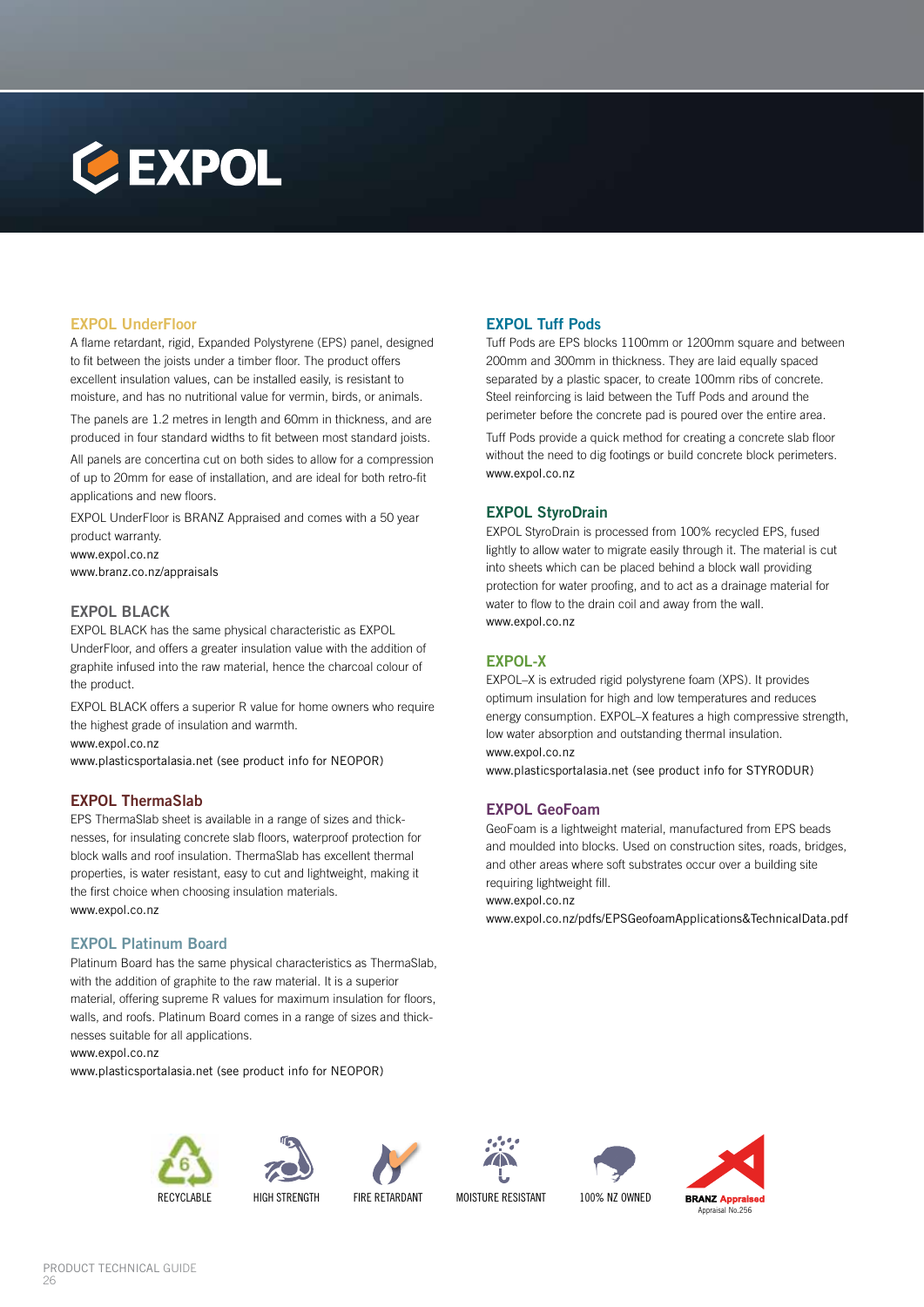

# Notes